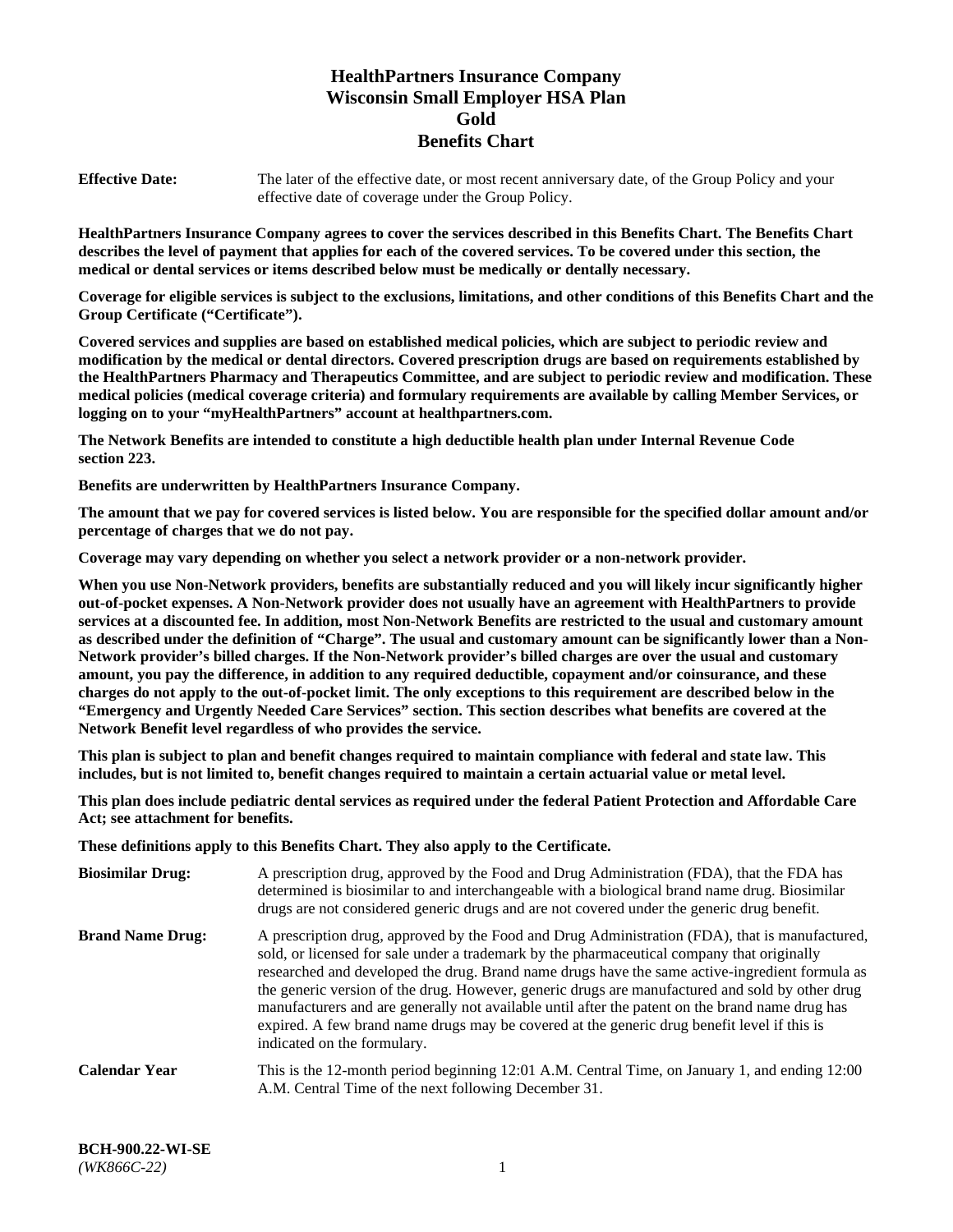| <b>Charge:</b>    | For covered services delivered by a network provider, this is the provider's discounted fee for a<br>given medical/surgical service, procedure or item.                                                                                                                                                                                                                                                                                                                                                                                                                                                                                                                                                                 |
|-------------------|-------------------------------------------------------------------------------------------------------------------------------------------------------------------------------------------------------------------------------------------------------------------------------------------------------------------------------------------------------------------------------------------------------------------------------------------------------------------------------------------------------------------------------------------------------------------------------------------------------------------------------------------------------------------------------------------------------------------------|
|                   | For covered services delivered by non-network providers, a contracted rate may apply if such<br>arrangement is available to HealthPartners.                                                                                                                                                                                                                                                                                                                                                                                                                                                                                                                                                                             |
|                   | For the usual and customary charge for covered services delivered by non-network providers, our<br>payment is calculated using one of the following options, depending on availability: 1) a<br>percentage of the Medicare fee schedule; 2) a comparable schedule if the service is not on the<br>Medicare fee schedule; or 3) a commercially reasonable rate for such service if a fee schedule is<br>not available.                                                                                                                                                                                                                                                                                                   |
|                   | The usual and customary charge is the maximum amount allowed that we consider in the<br>calculation of the payment of charges incurred for certain covered services. You must pay for any<br>charges above the usual and customary charge, and they do not apply to the out-of-pocket limit.                                                                                                                                                                                                                                                                                                                                                                                                                            |
|                   | A charge is incurred for covered ambulatory medical and surgical services, on the date the service<br>or item is provided. A charge is incurred for covered inpatient services, on the date of admission to<br>a hospital. To be covered, a charge must be incurred on or after your effective date and on or<br>before the termination date.                                                                                                                                                                                                                                                                                                                                                                           |
|                   | Copayment/Coinsurance: The specified dollar amount, or percentage, of charges incurred for covered services, which we do<br>not pay, but which you must pay, each time you receive certain medical services, procedures or<br>items. Our payment for those covered services or items begins after the copayment or coinsurance<br>is satisfied. Covered services or items requiring a copayment or coinsurance are specified in this<br>Benefits Chart.                                                                                                                                                                                                                                                                 |
|                   | For services provided by a network provider:<br>An amount which is listed as a flat dollar copayment is applied to a network provider's discounted<br>charge for a given service. However, if the network provider's discounted charge for a service or<br>item is less than the flat dollar copayment, you will pay the network provider's discounted charge.<br>An amount which is listed as a percentage of charges or coinsurance is based on the network<br>provider's discounted charges, calculated at the time the claim is processed, which may include an<br>agreed upon fee schedule rate for case rate or withhold arrangements.                                                                            |
|                   | For services provided by a non-network provider:<br>Any copayment or coinsurance is applied to the lesser of the provider's charges or the usual and<br>customary charge for a service.                                                                                                                                                                                                                                                                                                                                                                                                                                                                                                                                 |
|                   | A copayment or coinsurance is due at the time a service is provided, or when billed by the<br>provider. The copayment or coinsurance applicable for a scheduled visit with a HealthPartners<br>network provider will be collected for each visit, late cancellation and failed appointment.                                                                                                                                                                                                                                                                                                                                                                                                                             |
| Deductible:       | The specified dollar amount of charges incurred for covered services, which we do not pay, but an<br>enrollee or a family has to pay first in a calendar year. Our payment for those services or items<br>begins after the deductible is satisfied. For network providers, the amount of the charges that apply<br>to the deductible are based on the network provider's discounted charges, calculated at the time<br>the claim is processed, which may include an agreed upon fee schedule rate for case rate or<br>withhold arrangements. For non-network providers, the amount of charges that apply to the<br>deductible are the lesser of the provider's charges or the usual and customary charge for a service. |
|                   | Any amounts paid or reimbursed by a third party, including but not limited to: point of service<br>rebates, manufacturer coupons, manufacturer debits cards or other forms of direct reimbursement<br>to an Insured for a product or service, will not apply toward your deductible, to the extent<br>permitted under state and federal law.                                                                                                                                                                                                                                                                                                                                                                            |
|                   | All services are subject to the deductible unless otherwise indicated below in this Benefits Chart.                                                                                                                                                                                                                                                                                                                                                                                                                                                                                                                                                                                                                     |
| <b>Formulary:</b> | This is a current list, which may be revised from time to time, of prescription drugs, medications,<br>equipment and supplies covered by us as indicated in this Benefits Chart which are covered at the<br>highest benefit level. Some drugs on the formulary may require prior authorization to be covered<br>as formulary drugs. The formulary, and information on drugs that require prior authorization, are<br>available by calling Member Services, or logging on to your "myHealthPartners" account at<br>healthpartners.com.                                                                                                                                                                                   |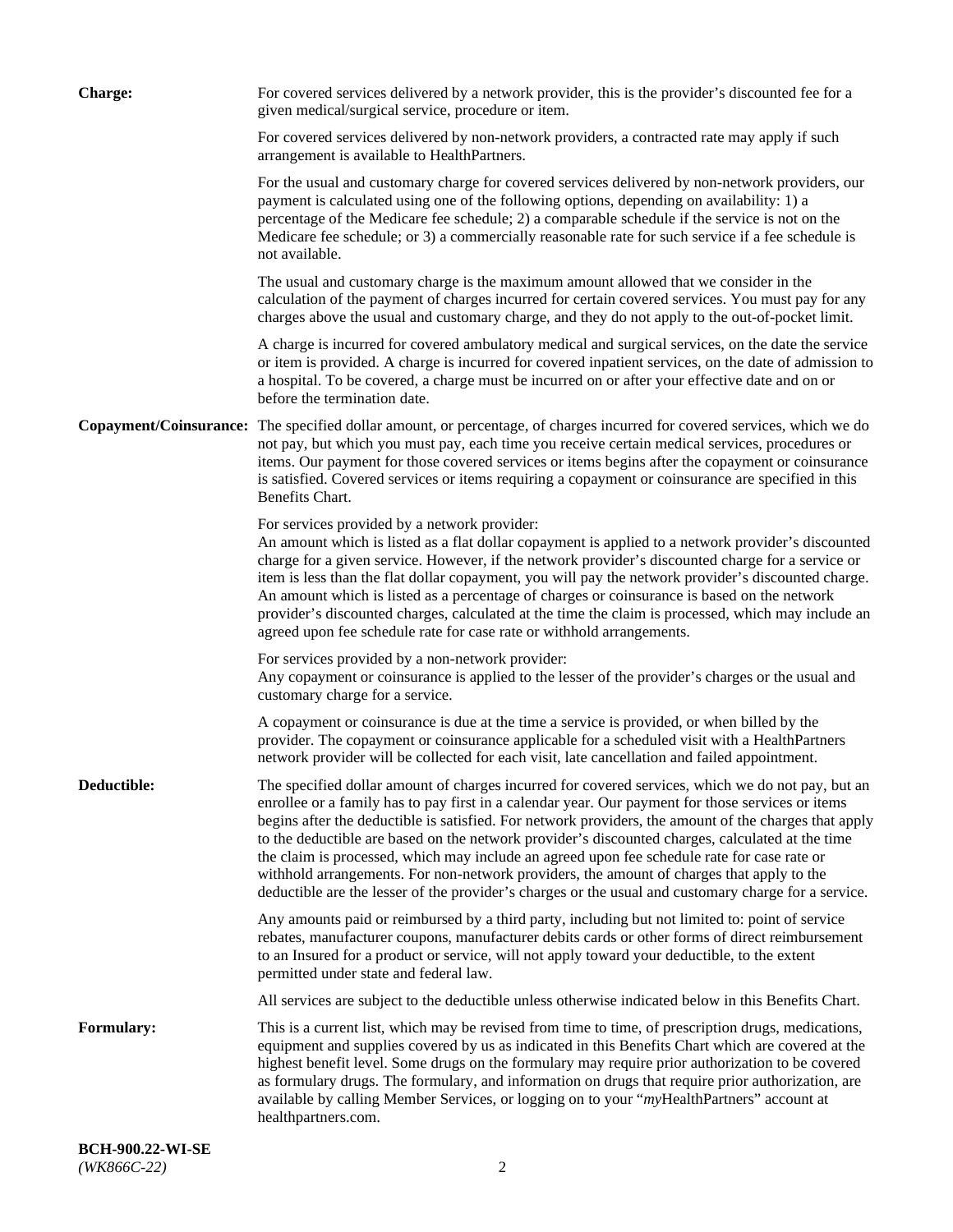| <b>Generic Drug:</b>                       | A prescription drug, approved by the Food and Drug Administration (FDA), that the FDA has<br>determined is comparable to a brand name drug product in dosage form, strength, route of<br>administration, quality, intended use and documented bioequivalence. Generally, generic drugs<br>cost less than brand name drugs. Some brand name drugs may be covered at the generic drug<br>benefit level if this is indicated on the formulary.                                                                                           |
|--------------------------------------------|---------------------------------------------------------------------------------------------------------------------------------------------------------------------------------------------------------------------------------------------------------------------------------------------------------------------------------------------------------------------------------------------------------------------------------------------------------------------------------------------------------------------------------------|
| <b>Lifetime Maximum</b><br><b>Benefit:</b> | The specified coverage limit actually paid by us for services and/or charges incurred by you for any<br>given procedure or diagnosis. Payment of benefits under this Benefits Chart ceases when that lifetime<br>maximum benefit is reached. You have to pay for any subsequent charges.                                                                                                                                                                                                                                              |
| <b>Non-Formulary Drug:</b>                 | This is a prescription drug, approved by the Food and Drug Administration (FDA), that is not on<br>the formulary, is medically necessary and is not investigative or experimental or otherwise<br>excluded under the Certificate.                                                                                                                                                                                                                                                                                                     |
| <b>Out-of-Pocket Expenses:</b>             | You pay the specified copayments/coinsurance and deductibles applicable for particular services,<br>subject to the out-of-pocket limit described below. These amounts are in addition to the monthly<br>premium payments.                                                                                                                                                                                                                                                                                                             |
| <b>Out-of-Pocket Limit:</b>                | You pay the copayments/coinsurance and deductibles for covered services, to the individual or<br>family out-of-pocket limit. Thereafter we cover 100% of the charges incurred for all other covered<br>services, for the rest of the calendar year. You pay amounts greater than the out-of-pocket limit if<br>you exceed any lifetime maximum benefit or any visit or day limits.                                                                                                                                                    |
|                                            | Non-Network Benefits above the usual and customary charge (see definition of charge above) do<br>not apply to the out-of-pocket limit.                                                                                                                                                                                                                                                                                                                                                                                                |
|                                            | Non-Network Benefits for transplant surgery do not apply to the out-of-pocket limit.                                                                                                                                                                                                                                                                                                                                                                                                                                                  |
|                                            | Any amounts paid or reimbursed by a third party, including but not limited to: point of service<br>rebates, manufacturer coupons, manufacturer debit cards or other forms of direct reimbursement to<br>an Insured for a product or service, will not apply as an out-of-pocket expense, to the extent<br>permitted under state and federal law.                                                                                                                                                                                      |
|                                            | You are responsible to keep track of the out-of-pocket expenses. Contact Member Services for<br>assistance in determining the amount paid by the enrollee for specific eligible services received.<br>Claims for reimbursement under the out-of-pocket limit provisions are subject to the same time<br>limits and provisions described under the "Claims Provisions" section of the Certificate.                                                                                                                                     |
| <b>Preventive Drug List:</b>               | This is a current list, which may be revised from time to time, of certain formulary preventive<br>prescription drugs and certain diabetic supplies, covered under the Plan as indicated in this<br>Benefits Chart. The Preventive Drug List is available by logging on to your "myHealthPartners"<br>account at healthpartners.com or by calling Member Services.                                                                                                                                                                    |
| <b>Specialty Drug List:</b>                | This is a current list, which may be revised from time to time, of prescription drugs, medications,<br>equipment and supplies, which are typically bio-pharmaceuticals. The purpose of a specialty drug<br>list is to facilitate enhanced monitoring of complex therapies used to treat specific conditions.<br>Specialty drugs are covered by us as indicated in this Benefits Chart. The specialty drug list is<br>available by calling Member Services, or logging on to your "myHealthPartners" account at<br>healthpartners.com. |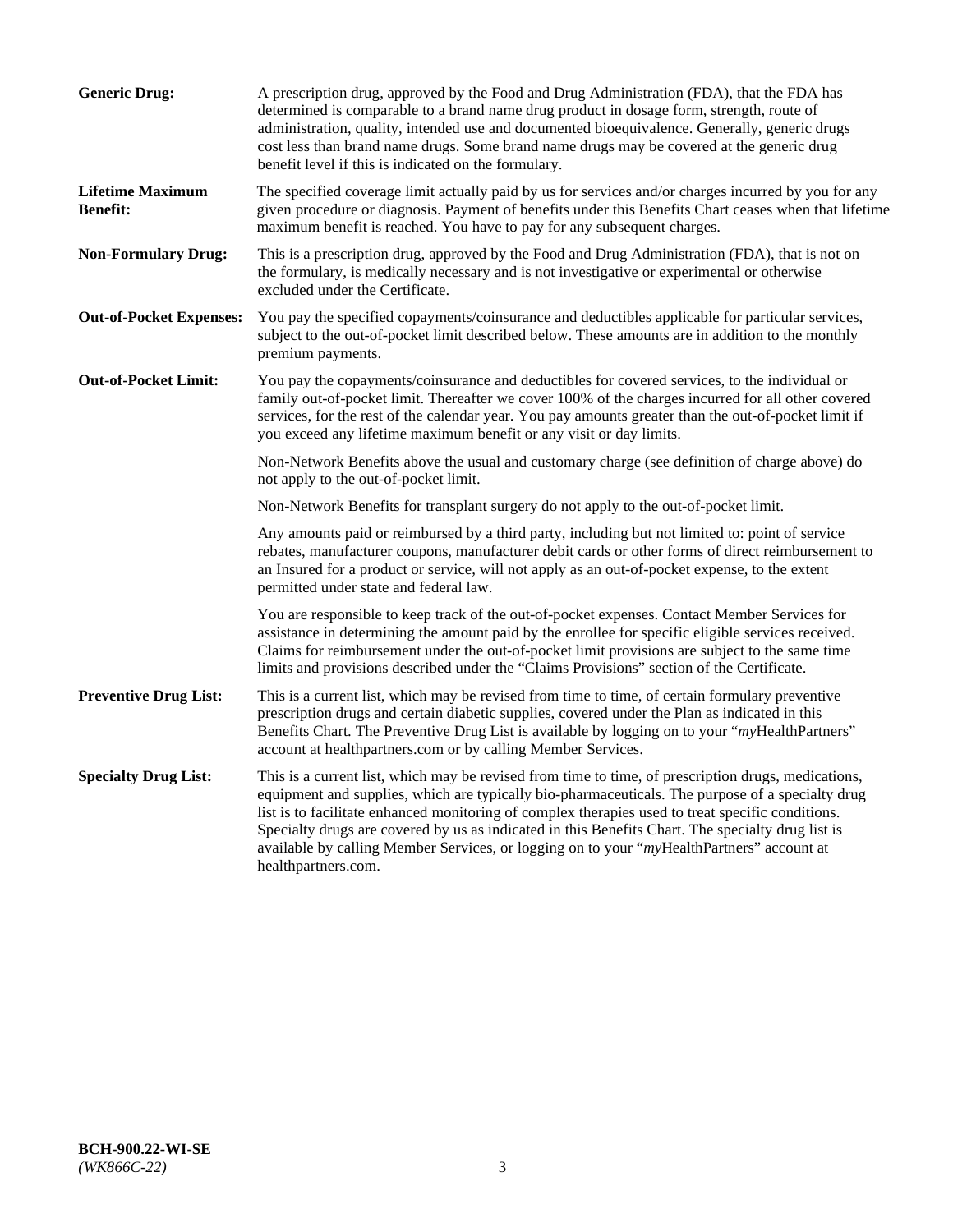#### **DEDUCTIBLES AND OUT-OF-POCKET LIMITS**

## **Individual calendar year deductible (applies to an employee enrolled for single coverage)**

| <b>Network Benefits</b> | <b>Non-Network Benefits</b> |
|-------------------------|-----------------------------|
| \$2,500                 | \$10,000                    |

#### **Family calendar year deductible (applies to an employee and dependents enrolled for family coverage)**

| <b>Network Benefits</b> | <b>Non-Network Benefits</b> |
|-------------------------|-----------------------------|
| \$5,000                 | \$20,000                    |

Separate deductibles must be satisfied under the Network Benefits and Non-Network Benefits.

Any amounts paid or reimbursed by a third party, including but not limited to: point of service rebates, manufacturer coupons, manufacturer debits cards or other forms of direct reimbursement to an Insured for a product or service, will not apply toward your deductible, to the extent permitted under state and federal law.

#### **Individual calendar year out-of-pocket limit (applies to an employee enrolled for single coverage)**

| <b>Network Benefits</b> | <b>Non-Network Benefits</b> |
|-------------------------|-----------------------------|
| \$2,800                 | \$30,000                    |

#### **Family calendar year out-of-pocket limit (applies to an employee and dependents enrolled for family coverage)**

| <b>Network Benefits</b> | <b>Non-Network Benefits</b> |
|-------------------------|-----------------------------|
| \$5,600                 | \$60,000                    |

Separate Out-of-Pocket Limits must be satisfied under Network Benefits and Non-Network Benefits.

Non-Network Benefits above the usual and customary charge will not apply to the individual or family Out-of-Pocket Limit.

Non-Network Benefits for transplant surgery do not apply to the Out-of-Pocket Limit.

Any amounts paid or reimbursed by a third party, including but not limited to: point of service rebates, manufacturer coupons, manufacturer debit cards or other forms of direct reimbursement to an Insured for a product or service, will not apply as an out-of-pocket expense, to the extent permitted under state and federal law.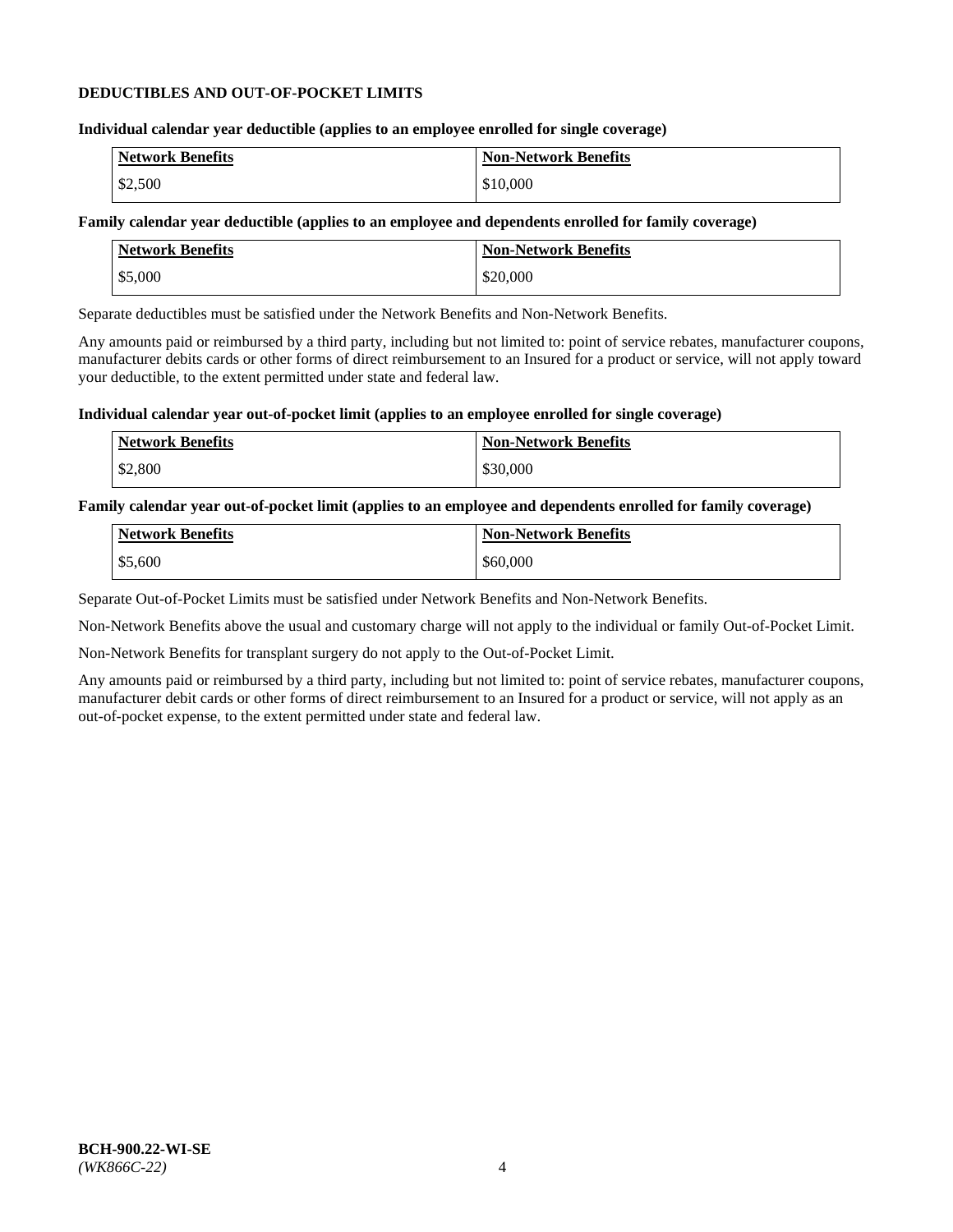# **AMBULANCE AND MEDICAL TRANSPORTATION**

## **Covered Services:**

We cover ambulance and medical transportation for medical emergencies.

We also cover medically necessary, non-emergency transportation if it meets our medical coverage criteria. Covered services and supplies are based on established medical policies, which are subject to periodic review and modification by the medical directors. These medical policies (medical coverage criteria) and applicable prior authorization requirements are available by calling Member Services, or logging on to your "*my*HealthPartners" account a[t healthpartners.com.](https://www.healthpartners.com/hp/index.html)

| Network Benefits              | <b>Non-Network Benefits</b> |
|-------------------------------|-----------------------------|
| 100% of the charges incurred. | See Network Benefits.       |

#### **Not Covered:**

See "Services Not Covered" in the Certificate.

# **AUTISM SERVICES**

# **Covered Services:**

We cover prior authorized evidence-based intensive-level and nonintensive-level treatment of autism spectrum disorders (autism disorder, Asperger's syndrome or pervasive development disorder not otherwise specified).

Covered services are based on established medical policies, which are subject to periodic review and modification by the medical directors. These medical policies (medical coverage criteria) are available by calling Member Services, or logging on to your "*my*HealthPartners" account at [healthpartners.com.](https://www.healthpartners.com/hp/index.html)

Your network provider will coordinate the prior authorization process for any autism treatment services. You may call Member Services at 952-883-5000 or toll-free at 800-883-2177 if you have any questions or concerns regarding the authorization process.

Please call Member Services at 952-883-5000 or toll-free at 800-883-2177 to request authorization for autism treatment services from a non-network provider.

**Intensive-level services** for children diagnosed with autism spectrum disorders. Intensive-level services must begin on or after 2 years of age and end before 9 years of age. Intensive-level services, on average, are services provided for more than 20 hours of treatment per week. (The average number of hours a week is calculated over a six-month period.)

| Network Benefits                         | <b>Non-Network Benefits</b>              |
|------------------------------------------|------------------------------------------|
| 100% of the charges incurred.            | 50% of the charges incurred.             |
| Limited to 240 visits per calendar year. | Limited to 240 visits per calendar year. |

The maximum number of visits is combined for Network Benefits and Non-Network Benefits. Visit limits are based on the minimum coverage amounts available at the time of publication. Additional visits may be available if required due to revised minimum coverage amounts being issued by the Office of the Commissioner of Insurance. See our medical coverage criteria for current visit limits.

#### **Intensive-level services lifetime maximum benefit**

| <b>Network Benefits</b>                               | <b>Non-Network Benefits</b>                           |
|-------------------------------------------------------|-------------------------------------------------------|
| 4 years of cumulative services under this plan or any | 4 years of cumulative services under this plan or any |
| other plan.                                           | other plan.                                           |

The Lifetime Maximum Benefit is combined for Network Benefits and Non-Network Benefits.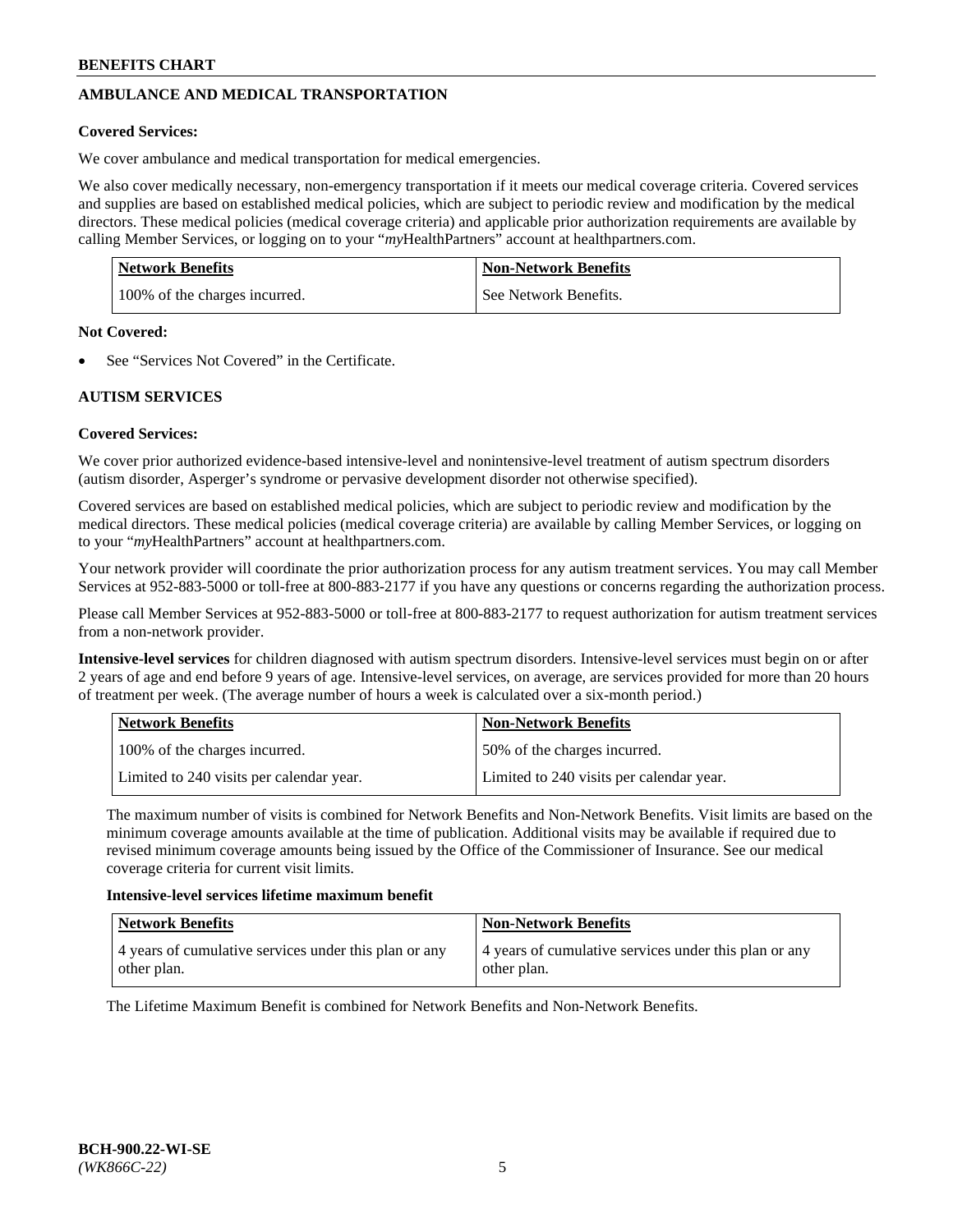**Nonintensive-level services** for Insureds diagnosed with autism spectrum disorders

| Network Benefits                         | <b>Non-Network Benefits</b>              |
|------------------------------------------|------------------------------------------|
| 100% of the charges incurred.            | 50% of the charges incurred.             |
| Limited to 120 visits per calendar year. | Limited to 120 visits per calendar year. |

The maximum number of visits is combined for Network Benefits and Non-Network Benefits. Visit limits are based on the minimum coverage amounts available at the time of publication. Additional visits may be available if required due to revised minimum coverage amounts being issued by the Office of the Commissioner of Insurance. See our medical coverage criteria for current visit limits.

# **Not Covered:**

See "Services Not Covered" in the Certificate.

# **BEHAVIORAL HEALTH SERVICES**

# **Covered Services:**

Covered services are based on established medical policies, which are subject to periodic review and modification by the medical directors. These medical policies (medical coverage criteria) are available by calling Member Services, or logging on to your "*my*HealthPartners" account at [healthpartners.com.](https://www.healthpartners.com/hp/index.html)

**Transitional treatment services:** These are services for the treatment of nervous or mental disorders and substance use disorders which are provided to an Insured in a less restrictive manner than are inpatient hospital services but in a more intensive manner than are outpatient services. Transitional treatment services are services offered by a provider, and certified by the Wisconsin Department of Health Services for each of the following (except the last bulleted item):

- Mental health services for covered adults in a day treatment program.
- Mental health services for covered children in a day hospital treatment program.
- Services for persons with chronic mental illness provided through a community support program.
- Residential treatment programs for covered persons with substance use disorder.
- Substance use disorder services in a day treatment program.
- Services for persons who are experiencing a mental health crisis or who are in a situation likely to turn into a mental health crisis if support is not provided.
- Intensive outpatient programs for the treatment of psychoactive substance use disorders provided in accordance with the patient placement criteria of the American Society of Addiction Medicine.

# **Mental health services**

We cover services for mental health diagnoses as described in the Diagnostic and Statistical Manual of Mental Disorders – Fifth Edition (DSM 5) (most recent edition).

We provide coverage for mental health treatment ordered by a Wisconsin court under a valid court order that is issued on the basis of a behavioral care evaluation performed by a licensed psychiatrist or doctoral level licensed psychologist, which includes a diagnosis and an individual treatment plan for care in the most appropriate, least restrictive environment. We must be given a copy of the court order and the behavioral care evaluation, and the service must be a covered benefit under this plan, and the service must be provided by a network provider, or other provider as required by law.

**Outpatient services:** We cover medically necessary outpatient professional mental health services for evaluation, crisis intervention, and treatment of mental health disorders.

A comprehensive diagnostic assessment will be used as the basis for a determination by a mental health professional, concerning the appropriate treatment and the extent of services required.

Outpatient services we cover for a diagnosed mental health condition include the following:

- Individual, group, family and multi-family therapy.
- Medication management provided by a physician, certified nurse practitioner, or physician's assistant.
- Psychological testing services for the purposes of determining the differential diagnoses and treatment planning for patients currently receiving behavioral health services.
- Partial hospitalization services in a licensed hospital or community mental health center.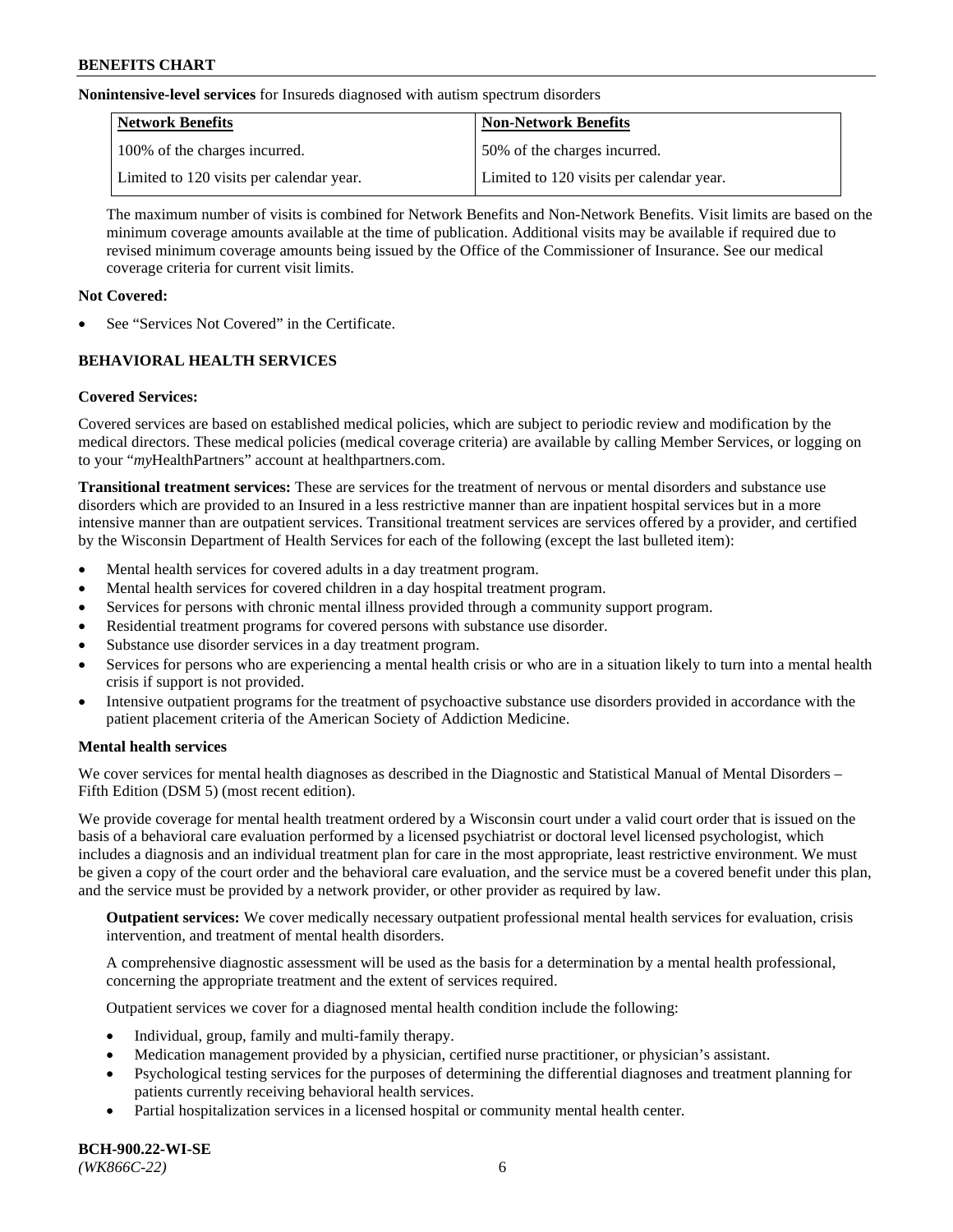- Psychotherapy and nursing services provided in the home if authorized by us.
- Treatment for gender dysphoria.

| Network Benefits              | <b>Non-Network Benefits</b>  |
|-------------------------------|------------------------------|
| 100% of the charges incurred. | 50% of the charges incurred. |

#### **Group therapy**

| Network Benefits              | Non-Network Benefits         |
|-------------------------------|------------------------------|
| 100% of the charges incurred. | 50% of the charges incurred. |

#### **Inpatient services, including mental health residential treatment services:** We cover the following:

- Medically necessary inpatient services in a hospital and professional services for treatment of mental health disorders. Medical stabilization is covered under inpatient hospital services in the "Hospital and Skilled Nursing Facility Services" section.
- Medically necessary mental health residential treatment services. This care must be authorized by us and provided by a hospital or residential behavioral health treatment facility licensed by the local state or Department of Health and Human Services. Services not covered under this benefit include halfway houses, group homes, extended care facilities, shelter services, correctional services, detention services, transitional services, group residential services, foster care services and wilderness programs.

| Network Benefits              | <b>Non-Network Benefits</b>  |
|-------------------------------|------------------------------|
| 100% of the charges incurred. | 50% of the charges incurred. |

**Transitional treatment services:** We cover transitional treatment services described above for treatment of mental and nervous disorders.

| Network Benefits              | Non-Network Benefits         |
|-------------------------------|------------------------------|
| 100% of the charges incurred. | 50% of the charges incurred. |

#### **Substance use disorder treatment services**

We cover medically necessary services for assessments by a licensed alcohol and drug counselor and treatment of substance use disorders as defined in the latest edition of the DSM 5.

**Outpatient services:** We cover medically necessary outpatient professional services for diagnosis and treatment of substance use disorders. Substance use disorder treatment services must be provided by a program licensed by the local Department of Health Services.Outpatient services we cover for a diagnosed substance use disorder include the following:

- Individual, group, family, and multi-family therapy provided in an office setting.
- Opiate replacement therapy including methadone and buprenorphine treatment.

| Network Benefits              | <b>Non-Network Benefits</b>  |
|-------------------------------|------------------------------|
| 100% of the charges incurred. | 50% of the charges incurred. |

**Inpatient services:** We cover the following:

- Medically necessary inpatient services in a hospital or a licensed residential primary treatment center.
- Services provided in a hospital that is licensed by the local state and accredited by Medicare.
- Detoxification services in a hospital or community detoxification facility if it is licensed by the local Department of Health Services.

| Network Benefits              | <b>Non-Network Benefits</b>  |
|-------------------------------|------------------------------|
| 100% of the charges incurred. | 50% of the charges incurred. |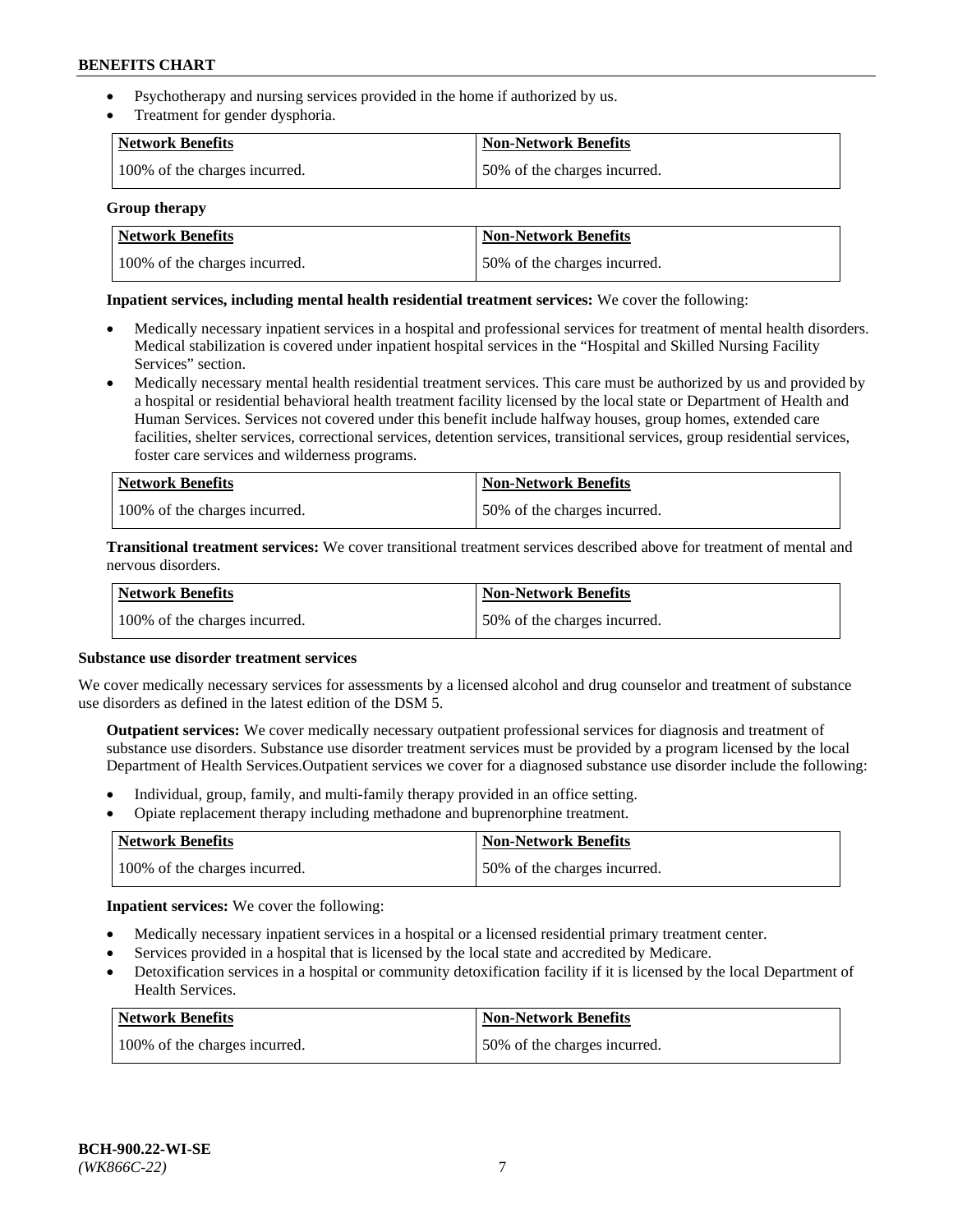**Transitional treatment services:** We cover transitional treatment services described above for treatment of substance use disorders.

| Network Benefits              | <b>Non-Network Benefits</b>  |
|-------------------------------|------------------------------|
| 100% of the charges incurred. | 50% of the charges incurred. |

**Out-of-area services for Wisconsin students:** If a dependent child is a student in a school located in Wisconsin, but outside of our service area, we cover mental health and substance use disorder services as required under Wisconsin Statute 609.655.

- The student may have a clinical assessment from a local, non-network mental health or substance use disorder treatment provider at the network benefit level when prior authorized by us.
- If outpatient services are recommended in the clinical assessment, five outpatient visits from a non-network provider will be covered at the network benefit level.
- Our Medical Director will determine the need for continuing treatment by the non-network provider; additional visits may be approved.
- Coverage for the outpatient services will not be provided if the recommended treatment would keep the student from attending school on a regular basis or if the student is no longer attending the school full-time.

This benefit is subject to the limitations shown in this "Behavioral Health Services" section.

| Network Benefits              | <b>Non-Network Benefits</b> |
|-------------------------------|-----------------------------|
| 100% of the charges incurred. | Not applicable.             |

A dependent child enrolled in a school outside of the state of Wisconsin is not eligible for this benefit.

#### **Not Covered:**

See "Services Not Covered" in the Certificate.

# **CHIROPRACTIC SERVICES**

# **Covered Services:**

We cover chiropractic services for rehabilitative care. Chiropractic services are adjustments to any abnormal articulations of the human body, especially those of the spinal column, for the purpose of giving freedom of action to impinged nerves that may cause pain or deranged function.

Massage therapy which is performed in conjunction with other treatment/modalities by a chiropractor, is part of a prescribed treatment plan and is not billed separately is covered.

| <b>Network Benefits</b>       | <b>Non-Network Benefits</b>  |
|-------------------------------|------------------------------|
| 100% of the charges incurred. | 50% of the charges incurred. |

# **Not Covered:**

- Massage therapy for the purpose of comfort or convenience of the Insured.
- See "Services Not Covered" in the Certificate.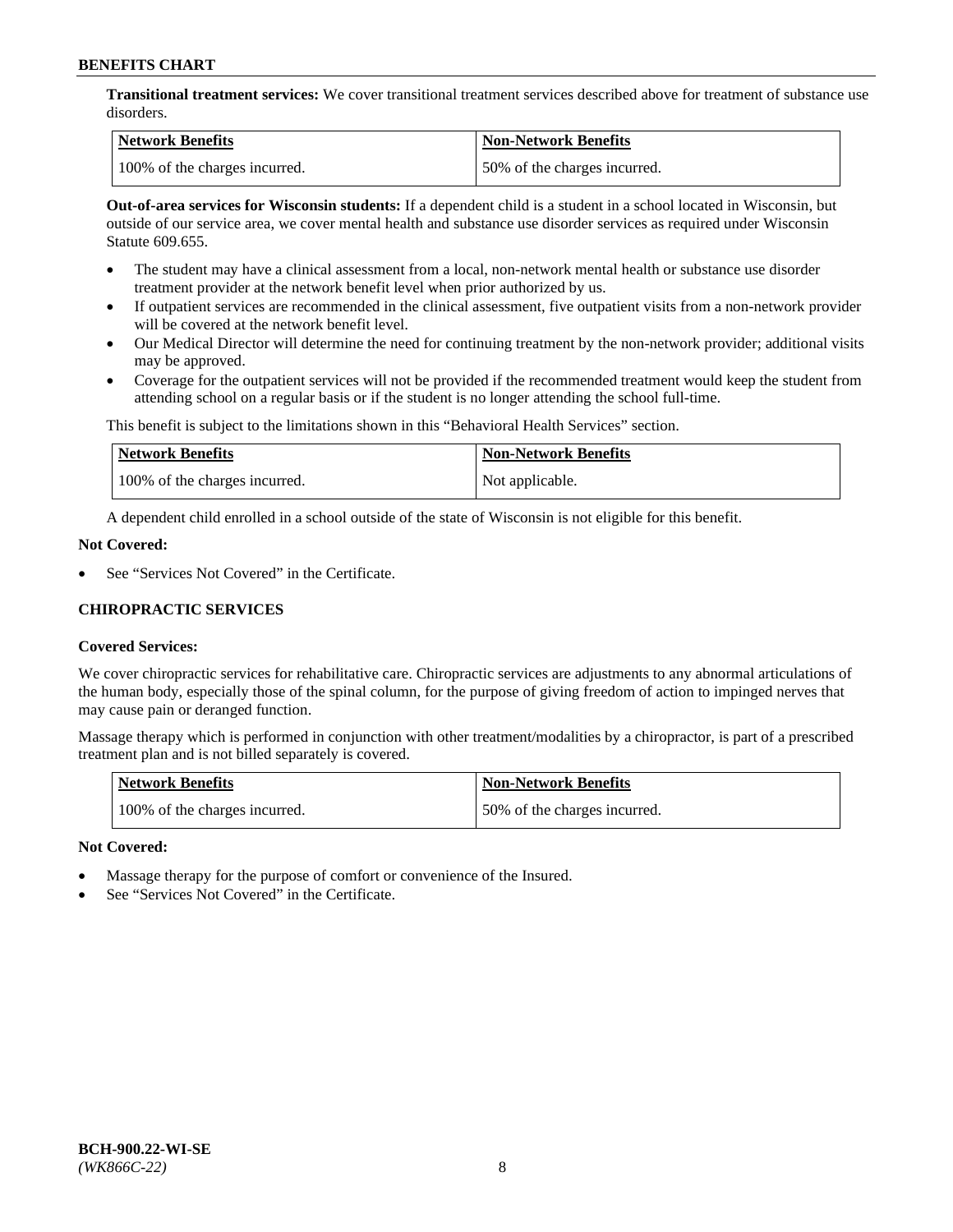# **CLINICAL TRIALS**

# **Covered Services:**

We cover certain routine services if you participate in a Phase I, Phase II, Phase III or Phase IV approved clinical trial that is conducted in relation to the prevention, detection, or treatment of cancer or other life-threatening disease or condition as defined in the Affordable Care Act. Approved clinical trials include (1) federally funded trials when the study or investigation is approved or funded by any of the federal agencies defined in the Public Health Services Act, section 2709 (d) (1) (A); (2) the study or investigation is conducted under an investigational new drug application reviewed by the Food and Drug Administration; and (3) the study or investigation is a drug trial that is exempt from having such an investigational new drug application. We cover routine patient costs for services that would be eligible under the Certificate and this Benefits Chart if the service were provided outside of a clinical trial.

| <b>Network Benefits</b>                                                                                                                                         | <b>Non-Network Benefits</b>                                                                                                                            |
|-----------------------------------------------------------------------------------------------------------------------------------------------------------------|--------------------------------------------------------------------------------------------------------------------------------------------------------|
| Coverage level is same as corresponding Network<br>Benefits, depending on type of service provided such as<br>Office Visits for Illness or Injury, Inpatient or | Coverage level is same as corresponding<br>Non-Network Benefits, depending on type of service<br>provided such as Office Visits for Illness or Injury, |
| <b>Outpatient Hospital Services.</b>                                                                                                                            | Inpatient or Outpatient Hospital Services.                                                                                                             |

#### **Not Covered:**

- The investigative or experimental item, device or service itself.
- Items or services that are provided solely to satisfy data collection and analysis needs and that are not used in the direct clinical management of the patient.
- A service that is clearly inconsistent with widely accepted and established standards of care for a particular diagnosis.
- See "Services Not Covered" in the Certificate.

# **DENTAL SERVICES**

# **Covered Services:**

We cover services as described below.

**Accidental dental services:** We cover dentally necessary services to treat and restore damage done to sound, natural, unrestored teeth as a result of an accidental injury. Coverage is for damage caused by external trauma to face and mouth only, not for cracked or broken teeth, which result from biting or chewing. We cover restorations, root canals, crowns and replacement of teeth lost that are directly related to the accident in which the Insured was involved. We cover initial exam, x-rays and palliative treatment including extractions, and other oral surgical procedures directly related to the accident. Subsequent treatment must be initiated within the specified time-frame and must be directly related to the accident. We do not cover restoration and replacement of teeth that are not "sound and natural" at the time of the accident.

Full mouth rehabilitations to correct occlusion (bite) and malocclusion (misaligned teeth not due to the accident) are not covered.

When an implant-supported dental prosthetic treatment is pursued, the accidental dental benefit will be applied to the prosthetic procedure. Benefits are limited to the amount that would be paid toward the placement of a removable dental prosthetic appliance that could be used in the absence of implant treatment. Care must be provided or pre-authorized by a HealthPartners dentist.

| Network Benefits              | <b>Non-Network Benefits</b>  |
|-------------------------------|------------------------------|
| 100% of the charges incurred. | 50% of the charges incurred. |

For all accidental dental services, treatment and/or restoration must be initiated within six months of the date of the injury. Coverage is limited to the initial course of treatment and/or initial restoration. Services must be provided within 24 months of the date of injury to be covered.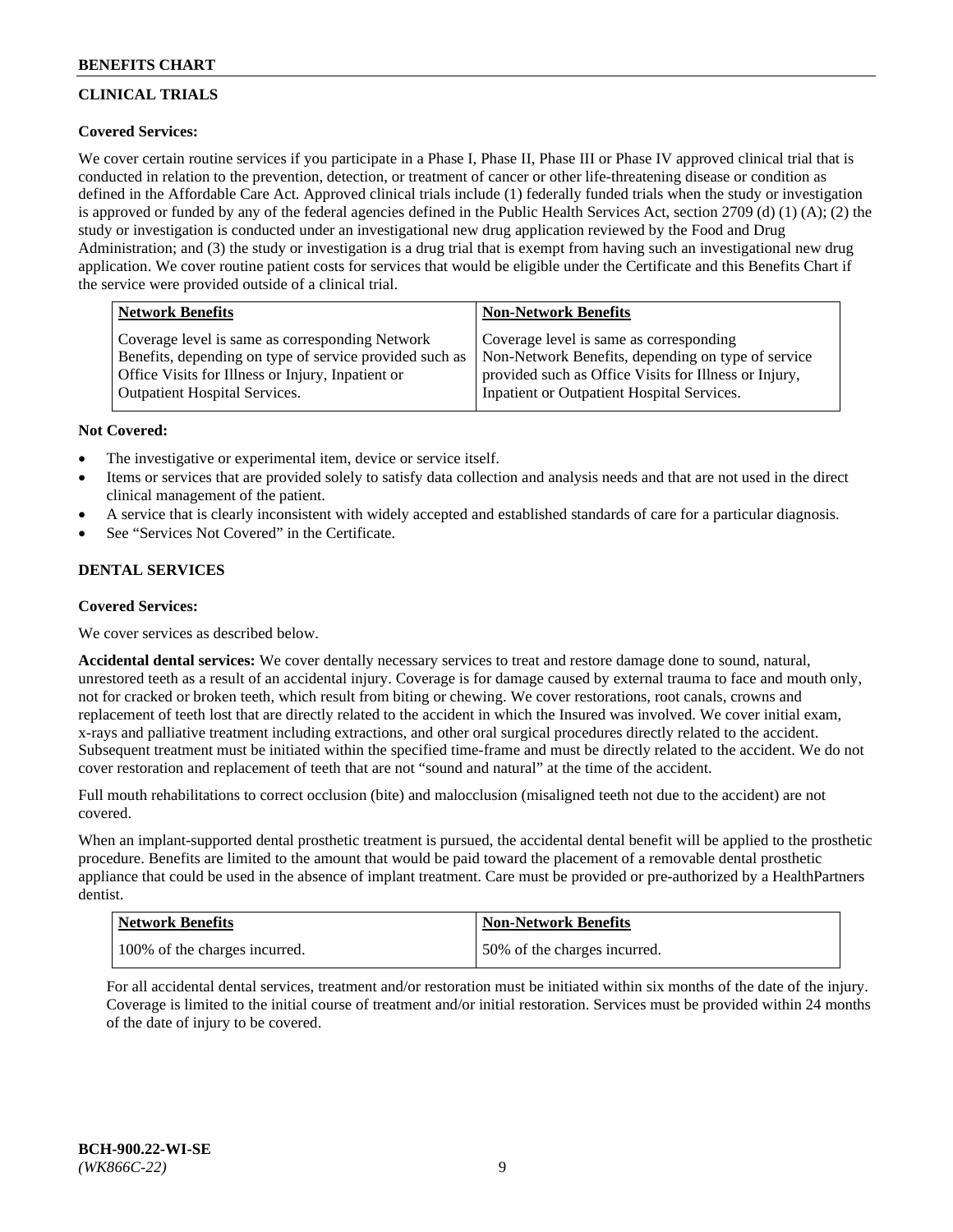# **Medical referral dental services**

**Medically necessary outpatient dental services:** We cover medically necessary outpatient dental services. Coverage is limited to dental services required for treatment of an underlying medical condition, e.g., removal of teeth to complete radiation treatment for cancer of the jaw, cysts and lesions.

| <b>Network Benefits</b>       | Non-Network Benefits         |
|-------------------------------|------------------------------|
| 100% of the charges incurred. | 50% of the charges incurred. |

**Medically necessary hospitalization and anesthesia for dental care:** We cover medically necessary hospitalization for dental care. This is limited to charges incurred by an Insured who: (1) is a child under age 5; (2) is severely disabled; (3) has a medical condition, and requires hospitalization or general anesthesia for dental care treatment; or (4) is a child between ages 5 and 12 and care in dental offices has been attempted unsuccessfully and usual methods of behavior modification have not been successful, or when extensive amounts of restorative care, exceeding four appointments, are required. Coverage is limited to facility and anesthesia charges. Oral surgeon/dentist professional fees are not covered. The following are examples, though not all-inclusive, of medical conditions which may require hospitalization for dental services: severe asthma, severe airway obstruction or hemophilia. Hospitalization required due to the behavior of the Insured or due to the extent of the dental procedure is not covered.

| Network Benefits              | <b>Non-Network Benefits</b>  |
|-------------------------------|------------------------------|
| 100% of the charges incurred. | 50% of the charges incurred. |

**Medical complications of dental care:** We cover medical complications of dental care. Treatment must be medically necessary care and related to medical complications of non-covered dental care, including complications of the head, neck, or substructures.

| Network Benefits              | <b>Non-Network Benefits</b>  |
|-------------------------------|------------------------------|
| 100% of the charges incurred. | 50% of the charges incurred. |

**Oral surgery:** We cover oral surgery. Coverage is limited to treatment of medical conditions requiring oral surgery, such as treatment of oral neoplasm, non-dental cysts, fracture of the jaws, trauma of the mouth and jaws, and any other oral surgery procedures provided as medically necessary dental services.

| Network Benefits              | <b>Non-Network Benefits</b>  |
|-------------------------------|------------------------------|
| 100% of the charges incurred. | 50% of the charges incurred. |

**Treatment of cleft lip and cleft palate:** We cover treatment of cleft lip and cleft palate of a dependent child, including orthodontic treatment and oral surgery directly related to the cleft. Dental services which are not required for the treatment of cleft lip or cleft palate are not covered. If a dependent child covered under the Certificate and Benefits Chart is also covered under a dental plan which includes orthodontic services, that dental plan shall be considered primary for the necessary orthodontic services. Oral appliances are subject to the same copayment, conditions and limitations as durable medical equipment.

| <b>Network Benefits</b>                               | <b>Non-Network Benefits</b>                            |
|-------------------------------------------------------|--------------------------------------------------------|
| Coverage level is same as corresponding Network       | Coverage level is same as corresponding                |
| Benefits, depending on type of service provided, such | Non-Network Benefits, depending on type of service     |
| as Office Visits for Illness or Injury, Inpatient or  | provided, such as Office Visits for Illness or Injury, |
| <b>Outpatient Hospital Services.</b>                  | Inpatient or Outpatient Hospital Services.             |

**Treatment of temporomandibular disorder (TMD) and craniomandibular disorder (CMD):** We cover diagnostic procedures, surgical treatment and non-surgical treatment (including intraoral splint therapy devices) for temporomandibular disorder (TMD) and craniomandibular disorder (CMD), which is medically necessary care. Dental services which are not required to directly treat TMD or CMD are not covered.

| <b>Network Benefits</b>       | <b>Non-Network Benefits</b>  |
|-------------------------------|------------------------------|
| 100% of the charges incurred. | 50% of the charges incurred. |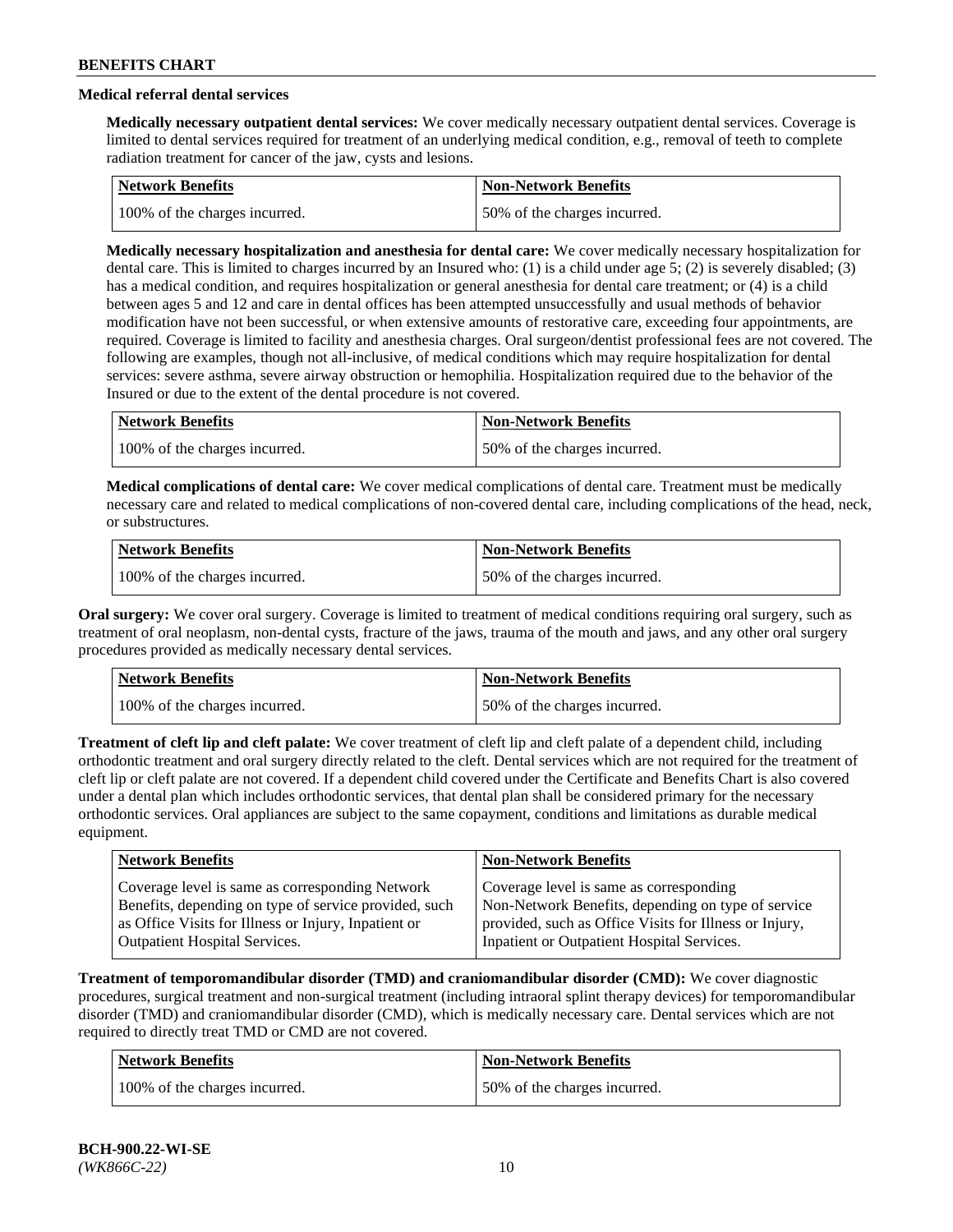# **Not Covered:**

- Dental treatment, procedures or services not listed in this Benefits Chart.
- Accident-related dental services if treatment is: (1) provided to teeth which are not sound and natural; (2) to teeth which have been restored; (3) initiated beyond six months from the date of the injury; (4) received beyond the initial treatment or restoration; or (5) received beyond 24 months from the date of injury.
- Oral surgery to remove wisdom teeth.
- Orthognathic treatment or procedures and all related services.
- See "Services Not Covered" in the Certificate.

#### **DIABETES AND HYPERTENSION DISEASE MANAGEMENT PROGRAM**

#### **Covered Services:**

If you meet criteria for coverage, you may qualify for the Diabetes and/or Hypertension Disease Management Program.

The program covers group health coaching which focuses on weight loss, exercise, behavior modification and health education through Omada Health.

| <b>Network Benefits</b>                                     | <b>Non-Network Benefits</b> |
|-------------------------------------------------------------|-----------------------------|
| 100% of the charges incurred.<br>Deductible does not apply. | Not applicable.             |

#### **Not Covered:**

See "Services Not Covered" in the Certificate.

# **DIABETIC EQUIPMENT AND SUPPLIES**

#### **Covered Services:**

We cover physician prescribed medically appropriate and necessary drugs and supplies used in the management and treatment of diabetes for Insureds with gestational, Type I or Type II diabetes including durable diabetic equipment and disposable supplies, as described below.

Certain items are only covered if your condition meets our coverage criteria and obtained through an authorized vendor. For more information on what we cover and any prior authorization requirements, call Member Services or log on to your "*my*HealthPartners" account at [healthpartners.com.](http://www.healthpartners.com/)

Insulin and medications for diabetes are covered as outpatient drugs under the "Prescription Drug Services" section.

**Pumps and pump supplies.** These include diabetic insulin pumps, diabetic infusion pumps and infusion pump supplies such as infusion sets, tubing, connectors and syringe reservoirs.

| <b>Network Benefits</b>                                                                 | <b>Non-Network Benefits</b>  |
|-----------------------------------------------------------------------------------------|------------------------------|
| Pumps received at a pharmacy:<br>100% of the charges incurred.                          | 50% of the charges incurred. |
| Pumps received from a non-pharmacy<br>approved vendor:<br>100% of the charges incurred. |                              |

# **All other durable equipment and diabetic supplies**

Durable Diabetic Equipment and Supplies. These include continuous glucose monitoring system (CGMS), transmitter, sensors and receivers, diabetic blood glucose monitors and control/calibrating solutions (for checking accuracy or testing equipment and test strips).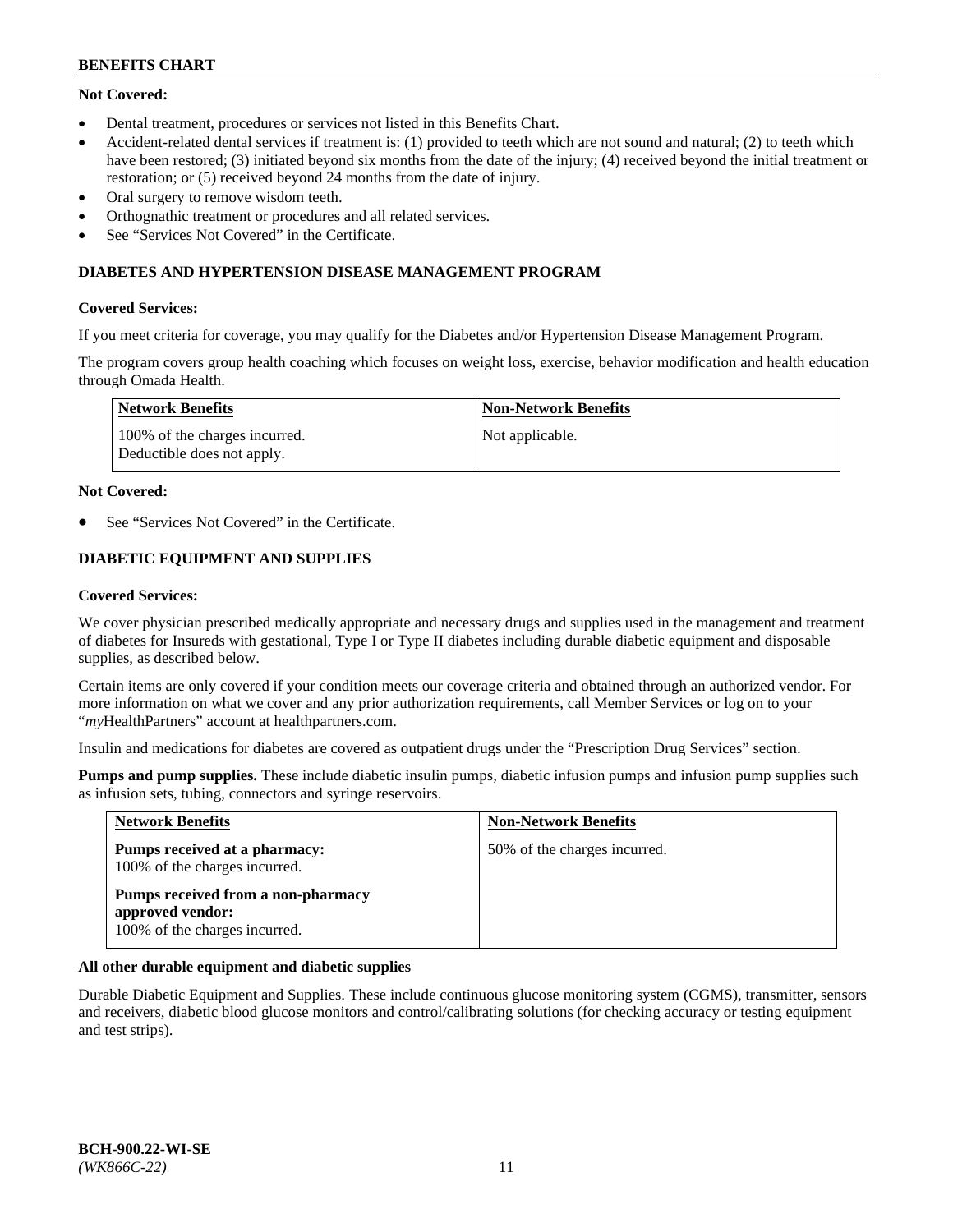Disposable Diabetic Supplies. These are one-time use supplies, including syringes, lancets, lancet devices, blood and urine ketone test strips, and needles.

Certain diabetic supplies and equipment must be purchased at a pharmacy.

| <b>Network Benefits</b>                                                                                                                                                                                                                                                                             | <b>Non-Network Benefits</b>  |
|-----------------------------------------------------------------------------------------------------------------------------------------------------------------------------------------------------------------------------------------------------------------------------------------------------|------------------------------|
| If received through a pharmacy:<br>Diabetic supplies on the Preventive Drug List:<br>100% of the charges incurred, subject to a<br>copayment of \$60.<br>Deductible does not apply.<br>All other diabetic supplies purchased at a pharmacy:<br>100% of the charges incurred.<br>Deductible applies. | 50% of the charges incurred. |
| If received through a non-pharmacy provider:<br>100% of the charges incurred if purchased from an<br>approved vendor.                                                                                                                                                                               |                              |

#### **Limitations:**

- No more than a 93-day supply of diabetic supplies are covered and dispensed at a time.
- We require that certain diabetic supplies and equipment be purchased at a pharmacy.
- Diabetic supplies and equipment are limited to certain models and brands.
- Durable medical equipment and supplies must be obtained from or repaired by approved vendors.
- Covered services and supplies are based on established medical policies which are subject to periodic review and modification by the medical directors. Our coverage policy for diabetic supplies includes information on our required models and brands. These medical policies (medical coverage criteria) are available by calling Member Services, or logging on to your "myHealthPartners" account at [healthpartners.com.](http://www.healthpartners.com/)

#### **Not Covered:**

- Replacement or repair of any covered items, if the items are (i) damaged or destroyed by misuse, abuse or carelessness, (ii) lost; or (iii) stolen.
- Duplicate or similar items.
- Labor and related charges for repair of any covered items which are more than the cost of replacement by an approved vendor.
- Batteries for monitors and equipment.
- Sales tax, mailing, delivery charges, service call charges.
- See "Services Not Covered" in the Certificate.

# **DIAGNOSTIC IMAGING SERVICES**

#### **Covered Services:**

We cover diagnostic imaging, when ordered by a provider and provided in a clinic or outpatient hospital facility.

For Network Benefits, non-emergent, scheduled outpatient Magnetic Resonance Imaging (MRI) and Computed Tomography (CT) must be provided at a designated facility. Your physician or facility will obtain or verify prior authorization for these services, as needed.

We cover services provided in a clinic or outpatient hospital facility. To see the benefit level for inpatient hospital or skilled nursing facility services, see benefits under "Inpatient Hospital and Skilled Nursing Facility Services".

#### **Outpatient magnetic resonance imaging (MRI) and computed tomography (CT)**

| <b>Network Benefits</b>       | <b>Non-Network Benefits</b>  |
|-------------------------------|------------------------------|
| 100% of the charges incurred. | 50% of the charges incurred. |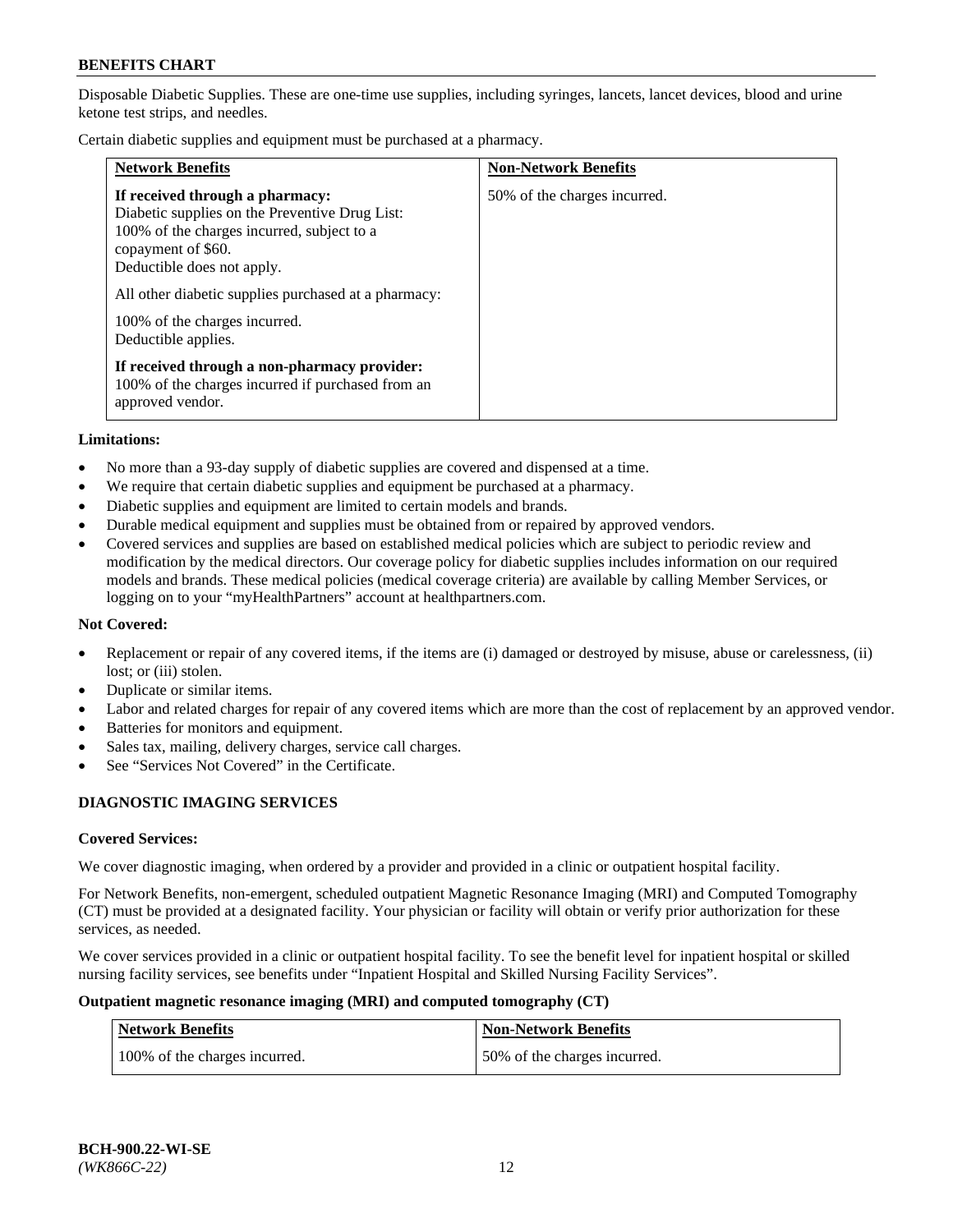# **All other outpatient diagnostic imaging services**

#### **Services for illness or injury**

| <b>Network Benefits</b>       | <b>Non-Network Benefits</b>  |
|-------------------------------|------------------------------|
| 100% of the charges incurred. | 50% of the charges incurred. |

#### **Preventive services (MRI/CT procedures are not considered preventive)**

Diagnostic imaging services associated with preventive services are covered at the benefit level shown in the "Preventive Services" section of this Benefits Chart.

#### **Not Covered:**

See "Services Not Covered" in the Certificate.

# **DURABLE MEDICAL EQUIPMENT, PROSTHETICS, ORTHOTICS AND SUPPLIES**

#### **Covered Services:**

We cover equipment and services, as described below.

We cover durable medical equipment and services, prosthetics, orthotics and supplies, subject to the limitations below, including certain disposable supplies and enteral feedings.

We cover external hearing aids, cochlear implants, and related treatment prescribed by a physician or by a licensed audiologist for Insureds under 18 years of age who have hearing loss.

We also cover basic hearing aids for Insureds age 18 or older for the correction of a hearing impairment.

Osseointegrated or bone-anchored hearing aids are only covered for Insureds who have hearing loss that is not correctable by any other procedure.

Hearing aids are limited to one basic, standard hearing aid for each ear every three years.

A basic hearing aid is defined as a hearing device that consists of a microphone, amplifier, volume control, battery and receiver, which is up to date using the latest technology. It does not include upgrades above and beyond the functionality of a basic hearing aid, including, but not limited to, hearing improvements for group settings, background noise, Bluetooth/remote control functionality, or extended warranties. Charges for upgrades above the cost of a basic, standard hearing aid are not covered.

Diabetic equipment and supplies are covered under the "Diabetic Equipment and Supplies" section.

# **Special dietary treatment for phenylketonuria (PKU) if it meets our medical coverage criteria**

| <b>Network Benefits</b>       | <b>Non-Network Benefits</b>  |
|-------------------------------|------------------------------|
| 100% of the charges incurred. | 50% of the charges incurred. |

#### **Oral amino acid based elemental formula if it meets our medical coverage criteria**

| <b>Network Benefits</b>       | <b>Non-Network Benefits</b>  |
|-------------------------------|------------------------------|
| 100% of the charges incurred. | 50% of the charges incurred. |

#### **All other durable medical equipment, prosthetics, orthotics and supplies**

| <b>Network Benefits</b>       | <b>Non-Network Benefits</b>  |
|-------------------------------|------------------------------|
| 100% of the charges incurred. | 50% of the charges incurred. |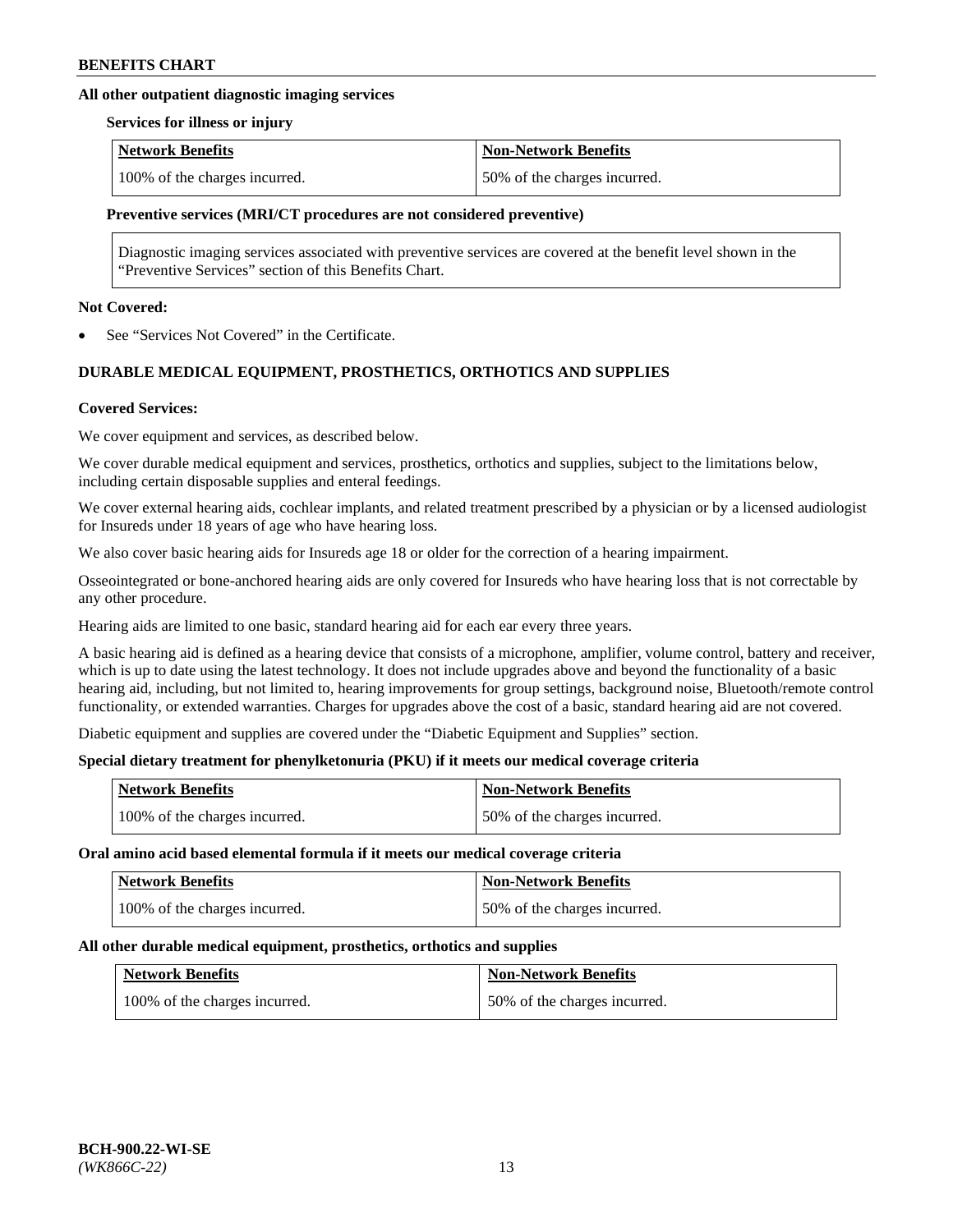# **Limitations:**

Coverage of durable medical equipment is limited by the following:

- Payment will not exceed the cost of an alternate piece of equipment or service that is effective and medically necessary.
- For prosthetic benefits, other than oral appliances for cleft lip and cleft palate, payment will not exceed the cost of an alternate piece of equipment or service that is effective, medically necessary and enables Insureds to conduct standard activities of daily living.
- We reserve the right to determine if an item will be approved for rental vs. purchase.
- Durable medical equipment and supplies must be obtained from or repaired by approved vendors.
- Covered services and supplies are based on established medical policies which are subject to periodic review and modification by the medical or dental directors. Our medical policy for diabetic supplies includes information on our required models and brands. These medical policies (medical coverage criteria) are available by calling Member Services, or logging on to your "*my*HealthPartners" account a[t healthpartners.com.](http://www.healthpartners.com/)

# **Not Covered:**

Items which are not eligible for coverage include, but are not limited to:

- Replacement or repair of any covered items, if the items are (i) damaged or destroyed by misuse, abuse or carelessness, (ii) lost; or (iii) stolen.
- Duplicate or similar items.
- Labor and related charges for repair of any covered items which are more than the cost of replacement by an approved vendor.
- Sales tax, mailing, delivery charges, service call charges.
- Items which are primarily educational in nature or for hygiene, vocation, comfort, convenience or recreation.
- Communication aids or devices: equipment to create, replace or augment communication abilities including, but not limited to, speech processors, receivers, communication boards, or computer or electronic assisted communication.
- Implantable and osseointegrated or bone-anchored hearing aids and their fitting, except as specifically described in this Benefits Chart. This exclusion does not apply to cochlear implants.
- Eyeglasses, contact lenses and their fitting, measurement and adjustment, except as specifically described in this Benefits Chart.
- Hair prostheses (wigs).
- Household equipment which primarily has customary uses other than medical, such as, but not limited to, exercise cycles, air purifiers, central or unit air conditioners, water purifiers, non-allergenic pillows, mattresses or waterbeds.
- Household fixtures including, but not limited to, escalators or elevators, ramps, swimming pools and saunas.
- Modifications to the structure of the home including, but not limited to, wiring, plumbing or charges for installation of equipment.
- Vehicle, car or van modifications including, but not limited to, hand brakes, hydraulic lifts and car carrier.
- Rental equipment while owned equipment is being repaired by non-contracted vendors, beyond one month rental of medically necessary equipment.
- Other equipment and supplies, including but not limited to assistive devices, that we determine are not eligible for coverage.
- See "Services Not Covered" in the Certificate.

# **EMERGENCY AND URGENTLY NEEDED CARE SERVICES**

# **Covered Services:**

We cover services for emergency care and urgently needed care if the services are otherwise eligible for coverage under the Certificate.

**Urgently needed care.** These are services to treat an unforeseen illness or injury that:

- are required in order to prevent a serious deterioration in your health; and
- cannot be delayed until the next available clinic or office hours.

| <b>Network Benefits</b>       | <b>Non-Network Benefits</b> |
|-------------------------------|-----------------------------|
| 100% of the charges incurred. | See Network Benefits.       |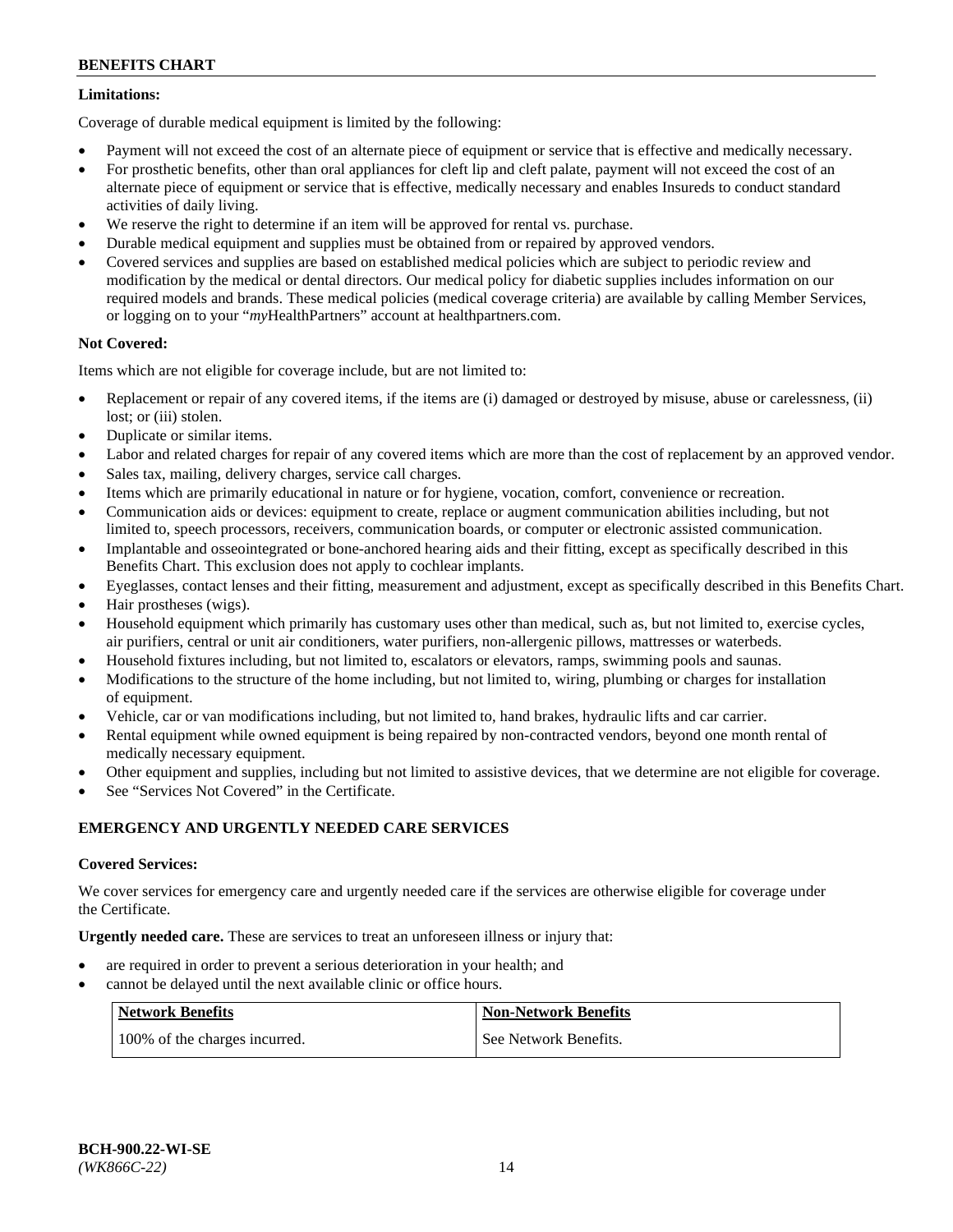**Emergency care.** These are services to treat:

- the sudden, unexpected onset of illness or injury which, if left untreated or unattended until the next available clinic or office hours, would result in hospitalization; or
- a condition requiring professional health services immediately necessary to preserve life or stabilize health.

Emergency care includes emergency services as defined in Division BB, Title I, Section 102 of the Consolidated Appropriations Act of 2021.

When reviewing claims for coverage of emergency services, our medical director will take into consideration a reasonable layperson's belief that the circumstances required immediate medical care that could not wait until the next working day or next available clinic appointment.

#### **Emergency care in a hospital emergency room, including professional services of a physician**

| <b>Network Benefits</b>       | <b>Non-Network Benefits</b> |
|-------------------------------|-----------------------------|
| 100% of the charges incurred. | See Network Benefits.       |

#### **Inpatient emergency care in a hospital**

| <b>Network Benefits</b>       | <b>Non-Network Benefits</b> |
|-------------------------------|-----------------------------|
| 100% of the charges incurred. | See Network Benefits.       |

#### **Not Covered:**

See "Services Not Covered" in the Certificate.

# **GENE THERAPY**

#### **Covered Services:**

We cover gene therapy treatment if it meets our medical coverage criteria.

| <b>Network Benefits</b>                                                                                                                                                                                 | <b>Non-Network Benefits</b> |
|---------------------------------------------------------------------------------------------------------------------------------------------------------------------------------------------------------|-----------------------------|
| Coverage level is same as corresponding Network<br>Benefits, depending on type of service provided such as<br>Office Visits for Illness or Injury, Inpatient or<br><b>Outpatient Hospital Services.</b> | No coverage.                |

## **Limitations:**

- Gene therapy must be provided by a designated provider.
- Specific types of gene therapy are limited to therapies and conditions specified in our medical coverage criteria.

# **Not Covered:**

See "Services Not Covered" in the Certificate.

# **HEALTH EDUCATION**

#### **Covered Services:**

We cover education for preventive services and education for the management of chronic health problems (such as diabetes).

| <b>Network Benefits</b>                                     | <b>Non-Network Benefits</b>  |
|-------------------------------------------------------------|------------------------------|
| 100% of the charges incurred.<br>Deductible does not apply. | 50% of the charges incurred. |

# **Not Covered:**

See "Services Not Covered" in the Certificate.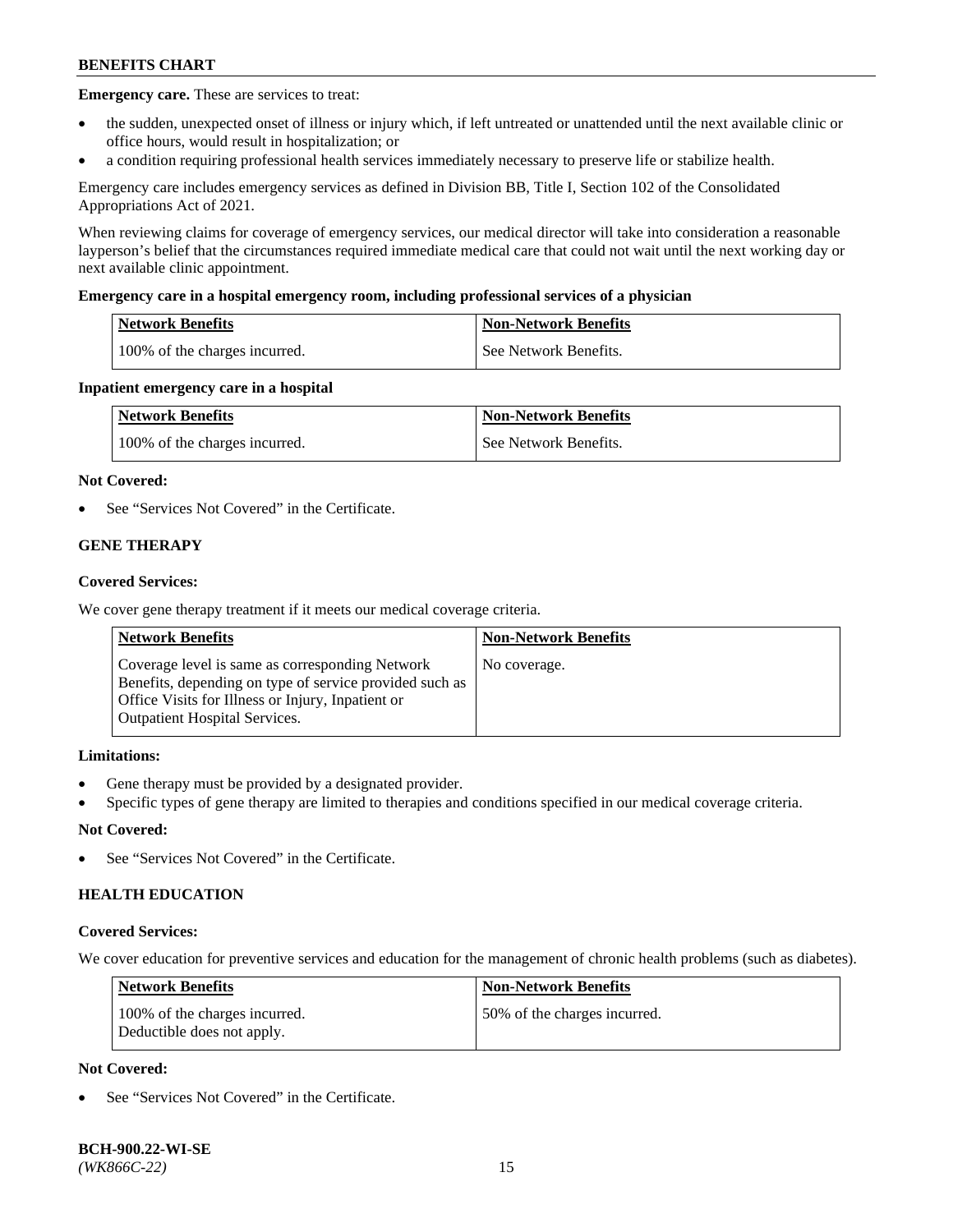# **HOME-BASED COMPREHENSIVE HEALTH RISK ASSESSMENT**

#### **Covered Services:**

If you meet our criteria for coverage, you may qualify for our home-based comprehensive health risk assessment program. The program covers a health assessment with a designated nurse practitioner.

| Network Benefits                                            | <b>Non-Network Benefits</b> |
|-------------------------------------------------------------|-----------------------------|
| 100% of the charges incurred.<br>Deductible does not apply. | No coverage.                |

#### **Not Covered:**

See "Services Not Covered" in the Certificate.

# **HOME HEALTH SERVICES**

#### **Covered Services:**

We cover skilled nursing services, physical therapy, occupational therapy, speech therapy, respiratory therapy and other therapeutic services, non-routine prenatal and postnatal services, routine postnatal well child visits as described in our medical coverage criteria, phototherapy services for newborns, home health aide services and other eligible home health services when provided in your home, if you are homebound (i.e., unable to leave home without considerable effort due to a medical condition). Lack of transportation does not constitute homebound status. For phototherapy services for newborns and high risk prenatal services, supplies and equipment are included.

We cover total parenteral nutrition/intravenous ("TPN/IV") therapy, equipment, supplies and drugs in connection with IV therapy. IV line care kits are covered under Durable Medical Equipment.

We cover palliative care benefits. Palliative care includes symptom management, education and establishing goals of care. We waive the requirement that you be homebound for a limited number of home visits for palliative care (as shown in this Benefits Chart), if you have a life-threatening, non-curable condition which has a prognosis of survival of two years or less. Additional palliative care visits are eligible under the home health services benefit if you are homebound and meet all other requirements defined in this section.

You do not need to be homebound to receive total parenteral nutrition/intravenous ("TPN/IV") therapy.

Home health services are eligible and covered only when:

- medically necessary; and
- provided as rehabilitative care, terminal care or maternity care; and
- ordered by a physician, and included in the written home care plan.

#### **Physical therapy, occupational therapy, speech therapy, respiratory therapy, home health aide services and palliative care**

| Network Benefits              | <b>Non-Network Benefits</b>  |
|-------------------------------|------------------------------|
| 100% of the charges incurred. | 50% of the charges incurred. |

**TPN/IV therapy, skilled nursing services, non-routine prenatal/postnatal services, and phototherapy**

| <b>Network Benefits</b>       | Non-Network Benefits         |
|-------------------------------|------------------------------|
| 100% of the charges incurred. | 50% of the charges incurred. |

Each 24-hour visit (or shifts up to 24-hour visits) equals one visit and counts toward the Maximum visits for all other services shown below. Any visit that lasts less than 24 hours regardless of the length of the visit, will count as one visit toward the Maximum visits for all other services shown below. All visits must be medically necessary and benefit eligible.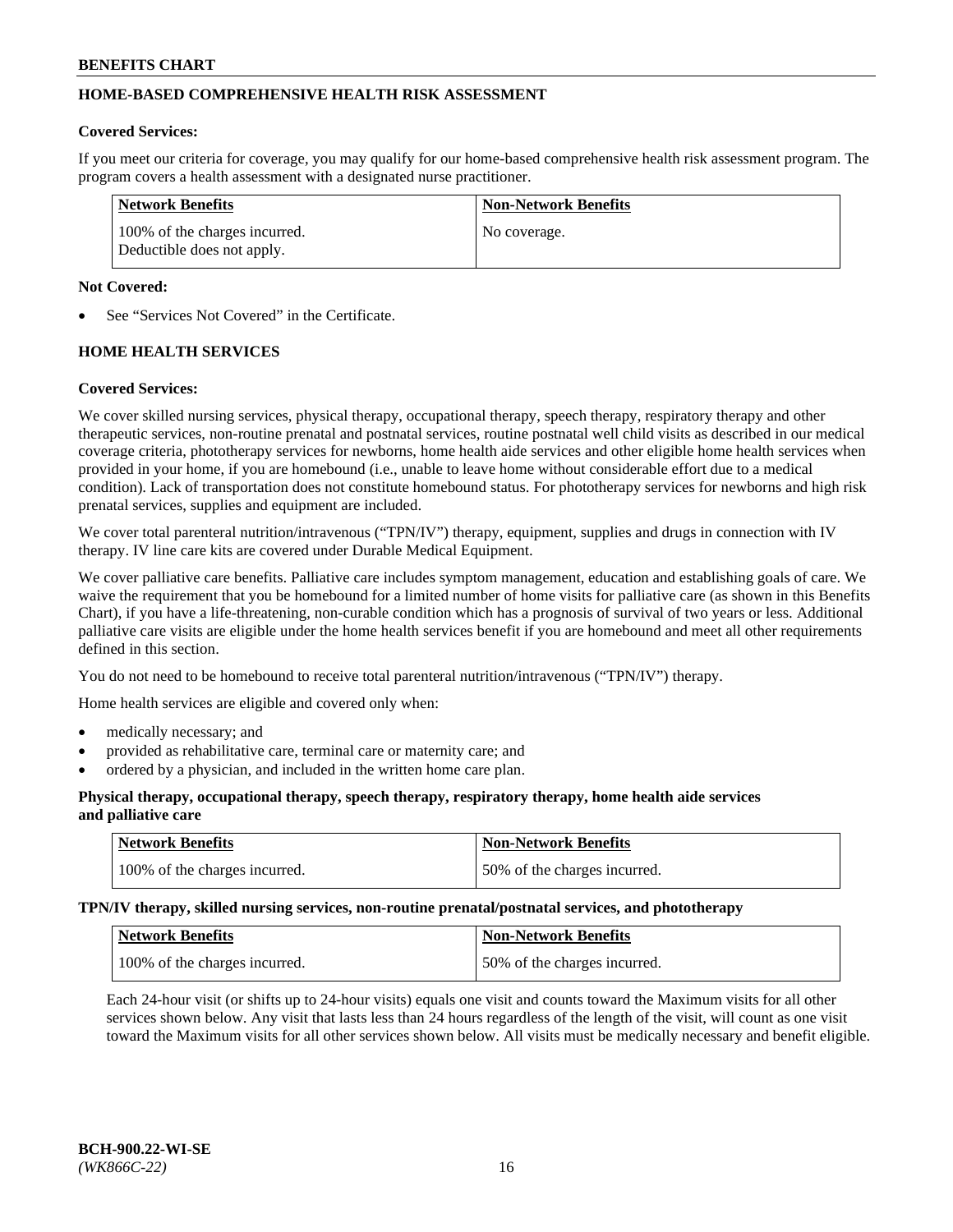## **Routine postnatal well child visit**

| <b>Network Benefits</b>                                     | <b>Non-Network Benefits</b>  |
|-------------------------------------------------------------|------------------------------|
| 100% of the charges incurred.<br>Deductible does not apply. | 50% of the charges incurred. |

#### **Maximum visits for palliative care**

If you are eligible to receive palliative care in the home and you are not homebound, there is a maximum of 12 visits per calendar year.

#### **Maximum visits for all services other than palliative care**

| Network Benefits             | <b>Non-Network Benefits</b>  |
|------------------------------|------------------------------|
| 60 visits per calendar year. | 30 visits per calendar year. |

Each visit provided under the Network Benefits and Non-Network Benefits counts toward the maximums shown under both Maximum visits sections. The routine postnatal well child visits do not count toward the visit limit.

#### **Limitations:**

- Home health services are not provided as a substitute for a primary caregiver in the home or as relief (respite) for a primary caregiver in the home. We will not reimburse family members or residents in your home for the above services.
- A service shall not be considered a skilled nursing service merely because it is performed by, or under the direct supervision of, a licensed nurse. Where a service (such as tracheotomy suctioning or ventilator monitoring) or like services, can be safely and effectively performed by a non-medical person (or self-administered), without the direct supervision of a licensed nurse, the service shall not be regarded as a skilled nursing service, whether or not a skilled nurse actually provides the service. The unavailability of a competent person to provide a non-skilled service shall not make it a skilled service when a skilled nurse provides it. Only the skilled nursing component of so-called "blended" services (i.e. services which include skilled and non-skilled components) are covered under this Benefits Chart.

#### **Not Covered:**

- Financial or legal counseling services.
- Housekeeping or meal services in your home.
- Private duty nursing services.
- Services provided by a family member or enrollee, or a resident in the enrollee's home.
- Vocational rehabilitation and recreational or educational therapy. Recreation therapy is therapy provided solely for the purpose of recreation, including, but not limited to: (a) requests for physical therapy or occupational therapy to improve athletic ability, and (b) braces or guards to prevent sports injuries.
- See "Services Not Covered" in the Certificate.

# **HOME HOSPICE SERVICES**

#### **Applicable Definitions:**

**Part-time.** This is up to two hours of service per day, more than two hours is considered continuous care.

**Continuous Care.** This is from two to twelve hours of service per day provided by a registered nurse, licensed practical nurse, or home health aide, during a period of crisis in order to maintain a terminally ill patient at home.

**Appropriate Facility.** This is a nursing home, hospice residence, or other inpatient facility.

**Custodial Care Related to Hospice Services.** This means providing assistance in the activities of daily living and the care needed by a terminally ill patient which can be provided by primary caregiver (i.e., family member or friend) who is responsible for the patient's home care.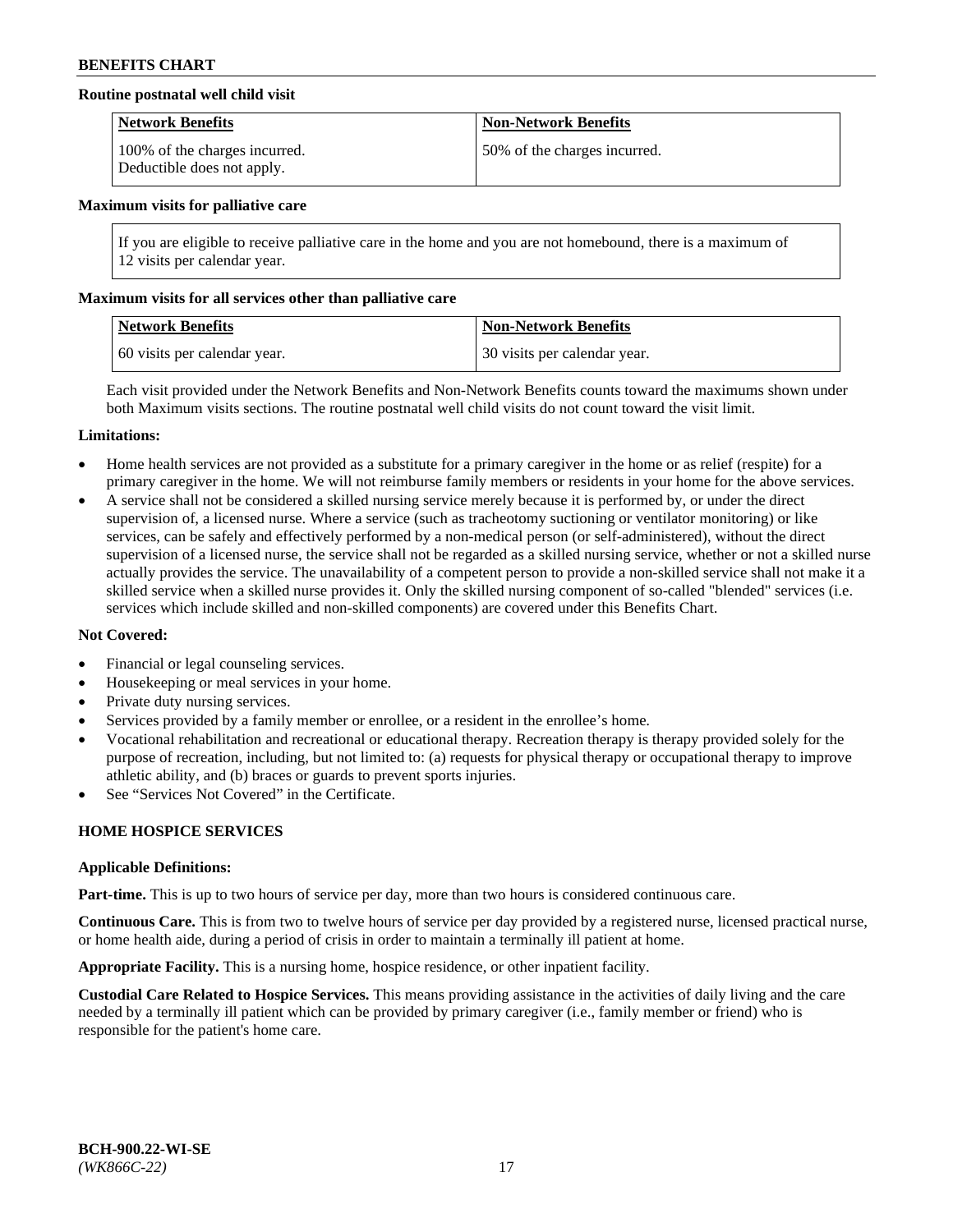#### **Covered Services:**

**Home hospice program.** We cover the services described below if you are terminally ill and accepted as a home hospice program participant. You must meet the eligibility requirements of the program, and elect to receive services through the home hospice program. The services will be provided in your home, with inpatient care available when medically necessary as described below. If you elect to receive hospice services, you do so in lieu of curative treatment for your terminal illness for the period you are enrolled in the home hospice program.

**Eligibility:** In order to be eligible to be enrolled in the home hospice program, you must: (1) be a terminally ill patient (prognosis of six months or less); (2) have chosen a palliative treatment focus (i.e., emphasizing comfort and supportive services rather than treatment attempting to cure the disease or condition); and (3) continue to meet the terminally ill prognosis as reviewed by our medical director or his or her designee over the course of care. You may withdraw from the home hospice program at any time.

**Eligible services:** Hospice services include the following services provided in accordance with an approved hospice treatment plan.

- Home health services:
	- o Part-time care provided in your home by an interdisciplinary hospice team (which may include a physician, nurse, social worker, and spiritual counselor) and medically necessary home health services are covered.
	- o One or more periods of continuous care in your home or in a setting which provides day care for pain or symptom management, when medically necessary, will be covered.
- Inpatient services: We cover medically necessary inpatient services.
- Other services:
	- o Respite care is covered for care in your home or in an appropriate facility, to give your primary caregivers (i.e., family members or friends) rest and/or relief when necessary in order to maintain a terminally ill patient at home.
	- o Medically necessary medications for pain and symptom management.
	- o Semi-electric hospital beds and other durable medical equipment are covered.
	- Emergency and non-emergency care is covered.

| Network Benefits              | <b>Non-Network Benefits</b>  |
|-------------------------------|------------------------------|
| 100% of the charges incurred. | 50% of the charges incurred. |

Respite care is limited to 5 days per episode, and respite care and continuous care combined are limited to 30 days.

# **Not Covered:**

- Financial or legal counseling services.
- Housekeeping or meal services in your home.
- Custodial or maintenance care related to hospice services, whether provided in the home or in a nursing home.
- Any service not specifically described as covered services under this home hospice services benefits.
- Any services provided by members of your family or residents in your home.
- See "Services Not Covered" in the Certificate.

# **HOSPITAL AND SKILLED NURSING FACILITY SERVICES**

#### **Covered Services:**

We cover services as described below.

#### **Medical or surgical hospital services**

**Inpatient hospital services:** We cover the following medical or surgical services, for the treatment of acute illness or injury, which require the level of care only provided in an acute care facility. These services must be authorized by a physician.

Inpatient hospital services include: room and board; the use of operating or maternity delivery rooms; intensive care facilities; newborn nursery facilities; general nursing care, anesthesia, laboratory and diagnostic imaging services, radiation therapy, physical therapy, prescription drugs or other medications administered during treatment, blood and blood products (unless replaced), and blood derivatives, and other diagnostic or treatment related hospital services; physician and other professional medical and surgical services provided while in the hospital, including gender confirmation surgery that meets medical coverage criteria.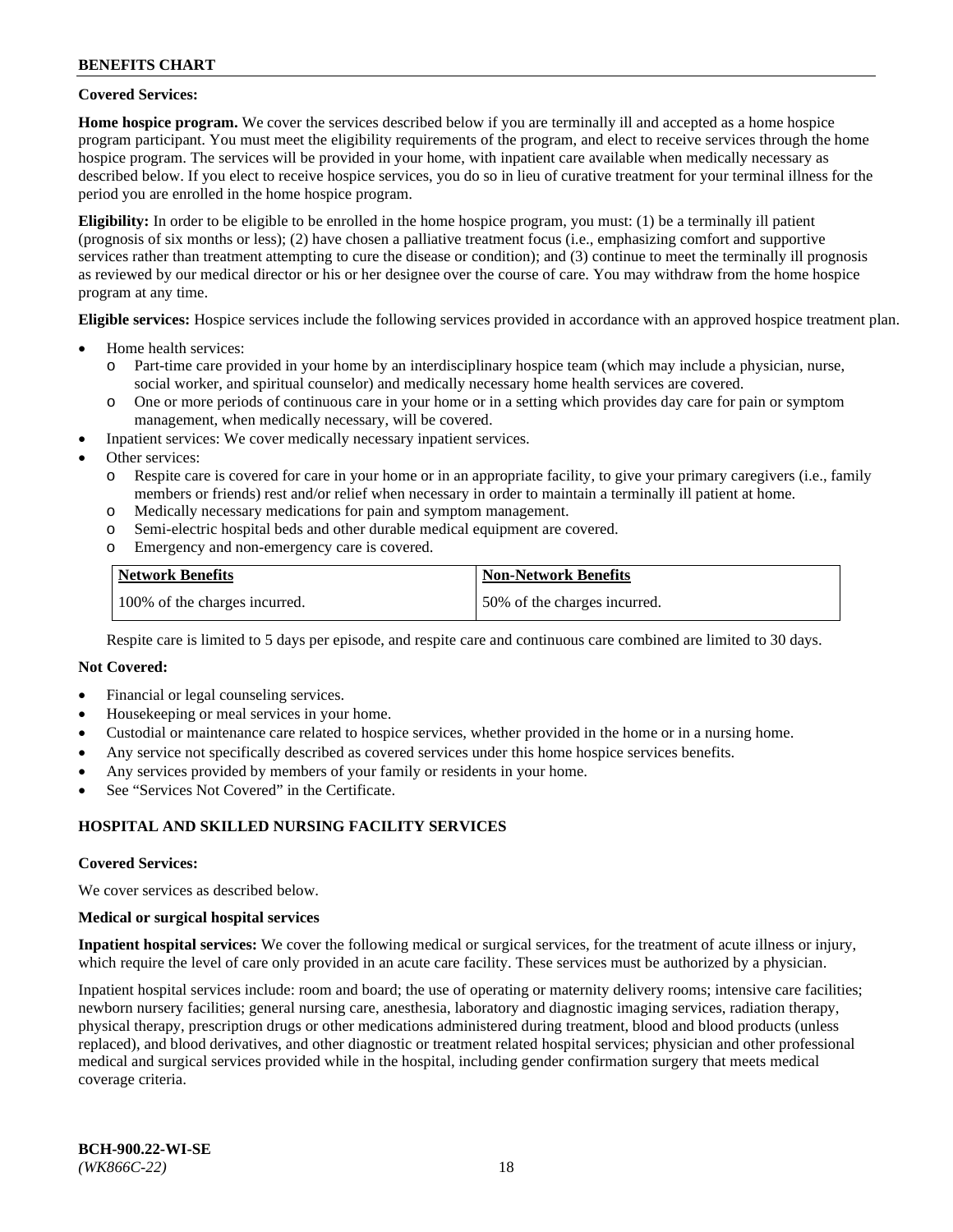We cover, following a vaginal delivery, a minimum of 48 hours of inpatient care for the mother and newborn child. We cover, following a caesarean section delivery, a minimum of 96 hours of inpatient care for the mother and newborn child.

Group health plans and health insurance issuers generally may not, under Federal law, restrict benefits for any hospital length of stay in connection with childbirth for the mother of newborn child to less than 48 hours following a vaginal delivery, or less than 96 hours following a caesarean section. However, Federal law generally does not prohibit the mother's or newborn's attending provider, after consulting with the mother, from discharging the mother or her newborn earlier than 48 hours (or 96 hours as applicable). In any case plans and issuers may not, under Federal law, require that a provider obtain authorization from the plan or the insurance issuer for prescribing a length of stay not in excess of 48 hours (or 96 hours).

| <b>Network Benefits</b>       | <b>Non-Network Benefits</b>  |
|-------------------------------|------------------------------|
| 100% of the charges incurred. | 50% of the charges incurred. |

Each Insured's admission or confinement, including that of a newborn child, is separate and distinct from the admission or confinement of any other Insured.

**Outpatient hospital, ambulatory care or surgical facility services:** We cover the following medical and surgical services, for diagnosis or treatment of illness or injury on an outpatient basis. These services must be authorized by a physician.

Outpatient services include: use of operating rooms, maternity delivery rooms or other outpatient departments, rooms or facilities; and the following outpatient services: general nursing care, anesthesia, laboratory and diagnostic imaging services, radiation therapy, physical therapy, drugs administered during treatment, blood and blood products (unless replaced), and blood derivatives, and other diagnostic or treatment related outpatient services; physician and other professional medical and surgical services provided while an outpatient, including colonoscopies (starting at age 50, or under age 50 for people at high risk of colorectal cancer), and gender confirmation surgery that meets medical coverage criteria.

For Network Benefits, non-emergent, scheduled outpatient Magnetic Resonance Imaging (MRI) and Computed Tomography (CT) must be provided at a designated facility. Your physician or facility will obtain or verify prior authorization for these services, as needed.

To see the benefit level for diagnostic imaging services, laboratory services and physical therapy, see benefits under Diagnostic Imaging Services, Laboratory Services and Physical Therapy in this Benefits Chart.

| <b>Network Benefits</b>       | <b>Non-Network Benefits</b>  |
|-------------------------------|------------------------------|
| 100% of the charges incurred. | 50% of the charges incurred. |

# **Skilled nursing facility care:**

We cover room and board, daily skilled nursing and related ancillary services for post-acute treatment and rehabilitative care of illness or injury that meets medical coverage criteria. Rehabilitation services are limited to services where significant measurable progress is expected to occur within a reasonable period of time.

| Network Benefits                             | <b>Non-Network Benefits</b>                  |
|----------------------------------------------|----------------------------------------------|
| 100% of the charges incurred.                | 50% of the charges incurred.                 |
| Limited to a 30-day maximum per confinement. | Limited to a 30-day maximum per confinement. |

Each day of services provided under the Network Benefits and Non-Network Benefits, combined, applies toward the maximum shown above.

# **Not Covered:**

- Services for items for personal convenience, such as television rental, are not covered.
- See "Services Not Covered" in the Certificate.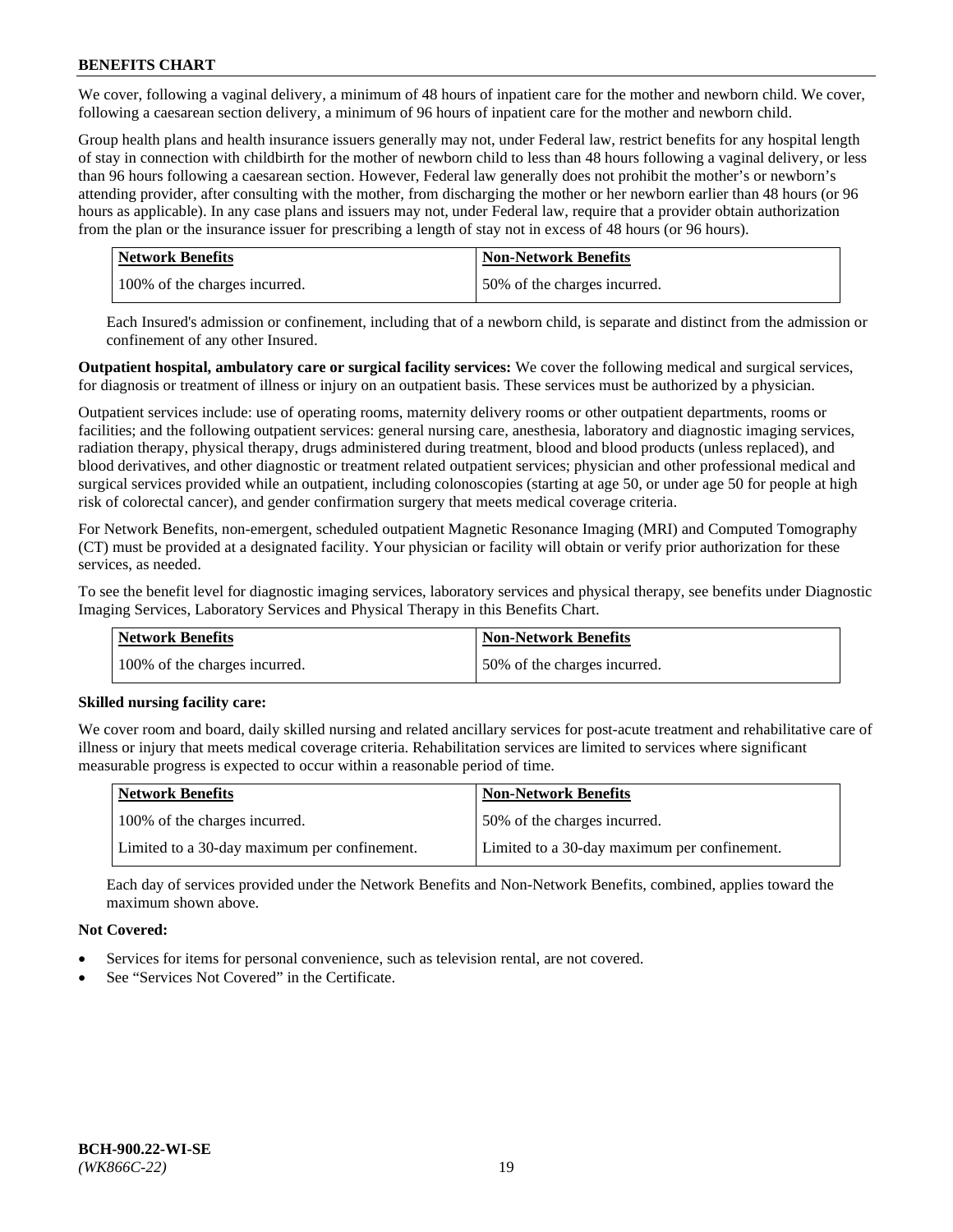# **INFERTILITY DIAGNOSIS**

# **Covered Services:**

We cover the diagnosis of infertility. These services include diagnostic procedures and tests provided in connection with an infertility evaluation, office visits and consultations to diagnose infertility.

| <b>Network Benefits</b>       | <b>Non-Network Benefits</b>  |
|-------------------------------|------------------------------|
| 100% of the charges incurred. | 50% of the charges incurred. |

Coverage is limited to office visits and consultations to diagnose infertility. Treatment is not covered.

# **Not Covered:**

- Infertility/fertility treatment, including, but not limited to, office visits, laboratory services, diagnostic imaging services and fertility drugs; reversal of sterilization; and sperm, ova or embryo acquisition, retrieval or storage; however, we cover office visits and consultations to diagnose infertility.
- Services related to the establishment of surrogate pregnancy and fees for a surrogate. However, pregnancy and maternity services are covered for an Insured under this Benefits Chart, including a surrogate pregnancy.
- See "Services Not Covered" in the Certificate.

# **LABORATORY SERVICES**

# **Covered Services:**

We cover laboratory tests when ordered by a provider and provided in a clinic or outpatient hospital facility. This includes blood tests to detect lead exposure in children between the ages of 6 months and 72 months.

To see the benefit level for inpatient hospital or skilled nursing facility services, see benefits under "Inpatient Hospital and Skilled Nursing Facility Services" in this Benefits Chart.

# **Prostate-specific antigen (PSA) testing**

| <b>Network Benefits</b>       | <b>Non-Network Benefits</b>  |
|-------------------------------|------------------------------|
| 100% of the charges incurred. | 50% of the charges incurred. |

# **All other laboratory services**

**Services for illness or injury**

| <b>Network Benefits</b>       | <b>Non-Network Benefits</b>  |
|-------------------------------|------------------------------|
| 100% of the charges incurred. | 50% of the charges incurred. |

# **Preventive services**

Laboratory services associated with preventive services are covered at the benefit level shown in the "Preventive Services" section of this Benefits Chart.

# **Not Covered:**

See "Services Not Covered" in the Certificate.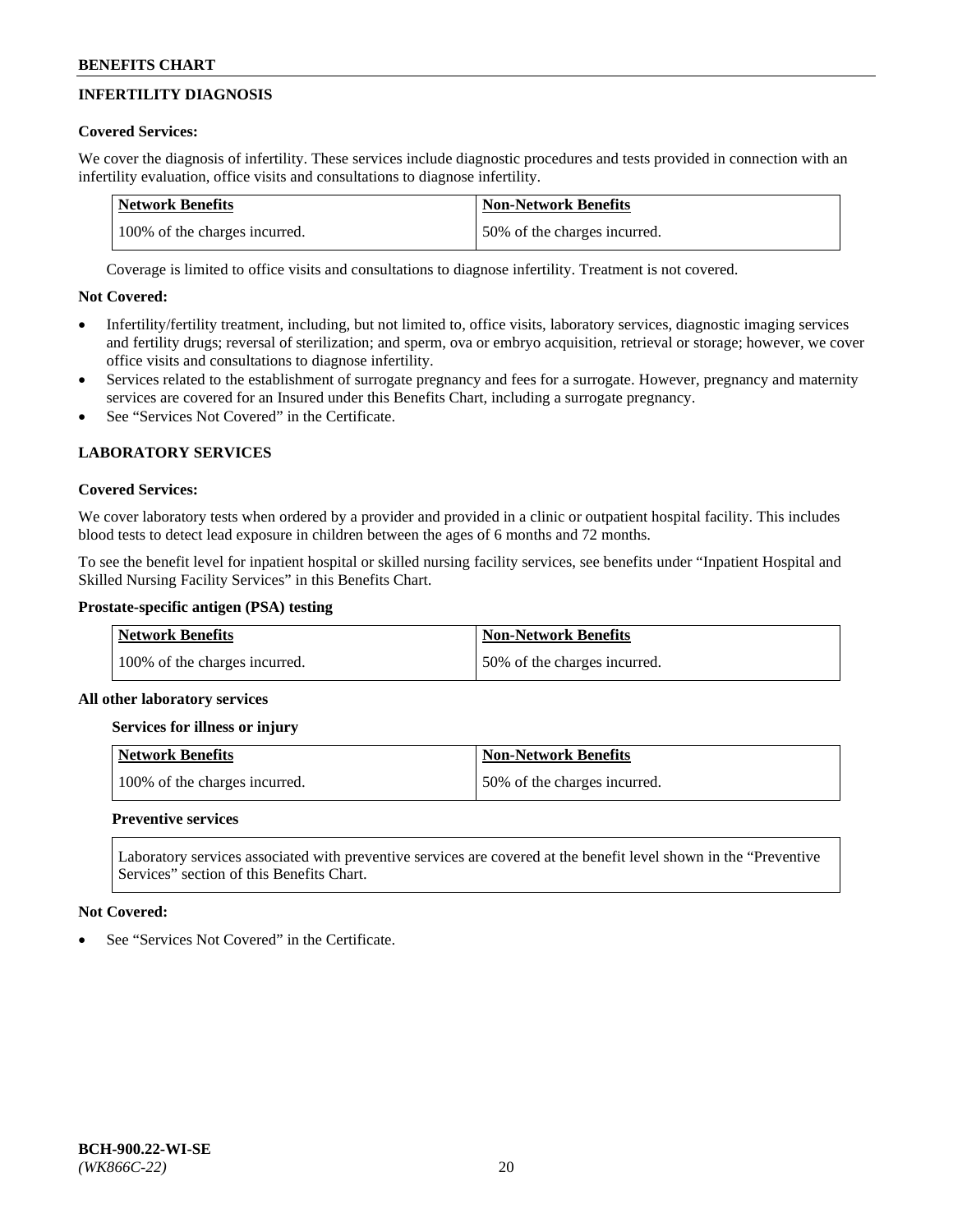# **MASTECTOMY RECONSTRUCTION BENEFIT**

# **Covered Services:**

We cover reconstruction of the breast on which the mastectomy has been performed; surgery and reconstruction of the other breast to produce symmetrical appearance, and prostheses and physical complications of all stages of mastectomy, including lymphedemas.

| <b>Network Benefits</b>                               | <b>Non-Network Benefits</b>                           |
|-------------------------------------------------------|-------------------------------------------------------|
| Coverage level is same as corresponding Network       | Coverage level is same as corresponding Non-Network   |
| Benefits, depending on type of service provided, such | Benefits, depending on type of service provided, such |
| as Office Visits for Illness or Injury, Inpatient or  | as Office Visits for Illness or Injury, Inpatient or  |
| <b>Outpatient Hospital Services.</b>                  | <b>Outpatient Hospital Services.</b>                  |

#### **Not Covered:**

See "Services Not Covered" in the Certificate.

# **MEDICATION THERAPY DISEASE MANAGEMENT PROGRAM**

# **Covered Services:**

If you meet our criteria for coverage, you may qualify for our Medication Therapy Disease Management Program.

The program covers consultations with a designated Network pharmacist.

Covered services are based on established medical policies, which are subject to periodic review and modification by the medical directors. These medical policies (medical coverage criteria) are available by calling Member Services, or logging on to your "*my*HealthPartners" account at [healthpartners.com.](http://www.healthpartners.com/)

| Network Benefits                                            | <b>Non-Network Benefits</b> |
|-------------------------------------------------------------|-----------------------------|
| 100% of the charges incurred.<br>Deductible does not apply. | No coverage.                |

#### **Not Covered:**

See "Services Not Covered" in the Certificate.

# **OFFICE VISITS FOR ILLNESS OR INJURY**

#### **Covered Services:**

We cover the following when medically necessary: professional medical and surgical services and related supplies, including biofeedback, of physicians and other health care providers; blood and blood products (unless replaced) and blood derivatives.

We cover diagnosis and treatment of illness or injury to the eyes. Where contact or eye glass lenses are prescribed as medically necessary for the post-operative treatment of cataracts or for the treatment of aphakia, acute or chronic corneal pathology, or keratoconus, we cover the initial evaluation, lenses and fitting. Insureds must pay for lens replacement beyond the initial pair.

Services received via video, E-visit or telephone are covered under the "Telehealth/Telemedicine Services" section.

#### **Office visits**

| <b>Network Benefits</b>       | <b>Non-Network Benefits</b>  |
|-------------------------------|------------------------------|
| 100% of the charges incurred. | 50% of the charges incurred. |

**Convenience clinics**

| <b>Network Benefits</b>       | <b>Non-Network Benefits</b>  |
|-------------------------------|------------------------------|
| 100% of the charges incurred. | 50% of the charges incurred. |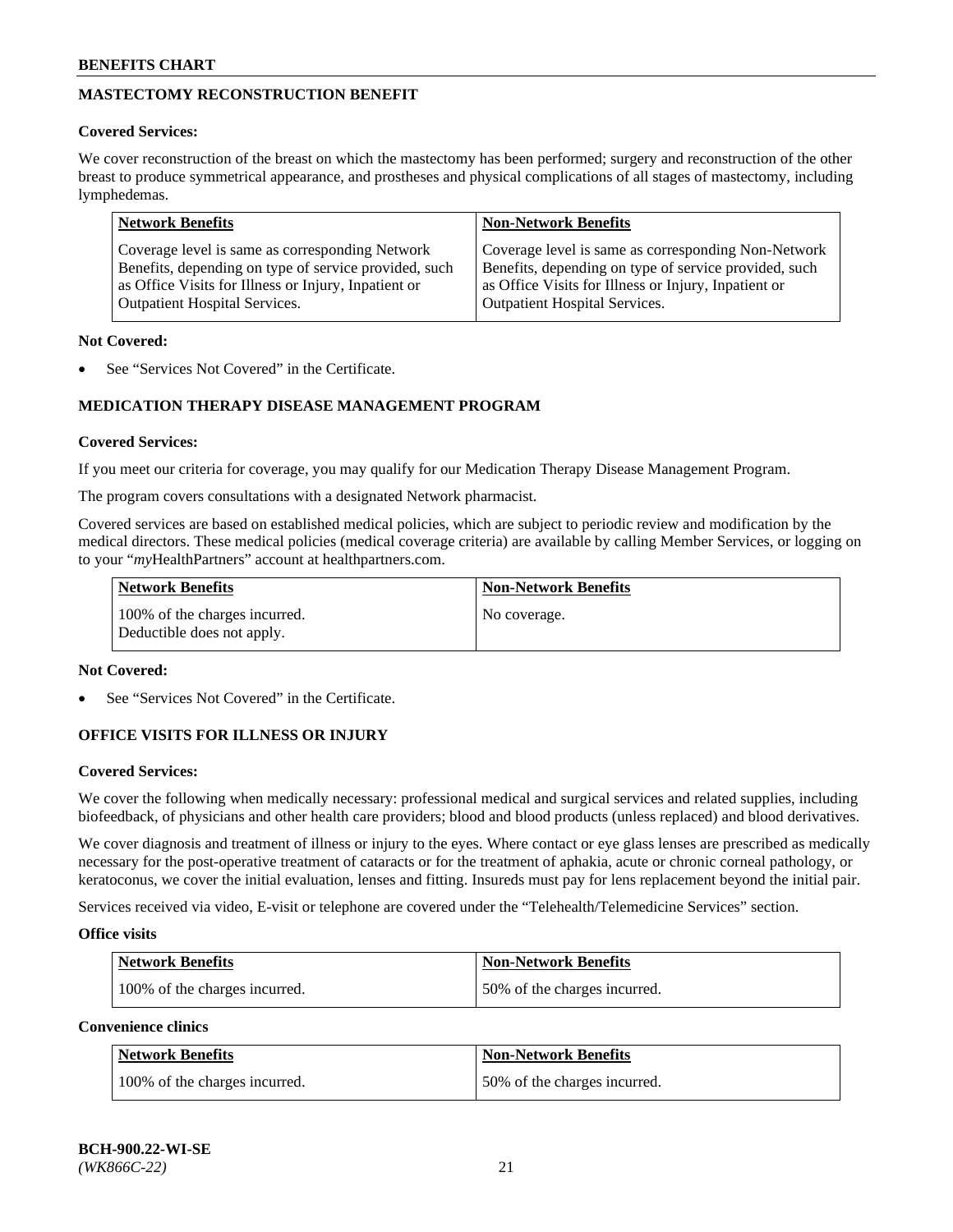#### **Injections administered in a physician's office, other than immunizations**

#### **Allergy injections**

| Network Benefits              | Non-Network Benefits         |
|-------------------------------|------------------------------|
| 100% of the charges incurred. | 50% of the charges incurred. |

#### **All other injections**

| <b>Network Benefits</b>       | <b>Non-Network Benefits</b>  |  |
|-------------------------------|------------------------------|--|
| 100% of the charges incurred. | 50% of the charges incurred. |  |

#### **Not Covered:**

- Court ordered treatment, except as described in this Benefits Chart. Any resulting court ordered treatment for mental health services will be subject to the Certificate's requirement for medical necessity.
- See "Services Not Covered" in the Certificate.

# **PEDIATRIC EYEWEAR**

# **Covered Services:**

We cover pediatric eyewear for children.

Routine eye exams are covered under the "Preventive Services" section.

| Network Benefits              | <b>Non-Network Benefits</b> |
|-------------------------------|-----------------------------|
| 100% of the charges incurred. | No coverage.                |

#### **Limitations:**

- Coverage under this provision will continue until the end of the month in which the child turns age 19.
- Limited to one of the following per calendar year:
	- o one pair of eyeglasses including one set of prescription lenses, frames from our designated eyewear collection and anti-scratch coating; or
	- o one pair of non-disposable contact lenses; or
	- o a one-year supply of disposable contact lenses.
- Contact lens fittings are limited to two per calendar year.

# **Not Covered:**

- Frames that are not included in our designated eyewear collection. However, one pair of lenses will be covered if an Insured chooses frames outside our designated eyewear collection.
- More than one pair of lenses or frames or non-disposable contacts per calendar year, regardless of the reason. This includes replacement of eyeglasses or contact lenses due to loss, breakage, theft, or change in prescription.
- Safety glasses or goggles for sports or vocational reasons.
- Upgrades including, but not limited to, UV protection and no-line multifocal lenses.
- See "Services Not Covered" in the Certificate.

# **PHYSICAL THERAPY, OCCUPATIONAL THERAPY, SPEECH THERAPY AND OTHER SPECIFIED THERAPIES**

# **Covered Services:**

We cover the following physical therapy, occupational therapy and speech therapy services:

- Medically necessary rehabilitative care to correct the effects of illness or injury.
- Habilitative care rendered for congenital, developmental or medical conditions which have significantly limited the successful initiation of normal speech and normal motor development.

Massage therapy which is performed in conjunction with other treatment/modalities by a physical or occupational therapist is part of a prescribed treatment plan and is not billed separately is covered.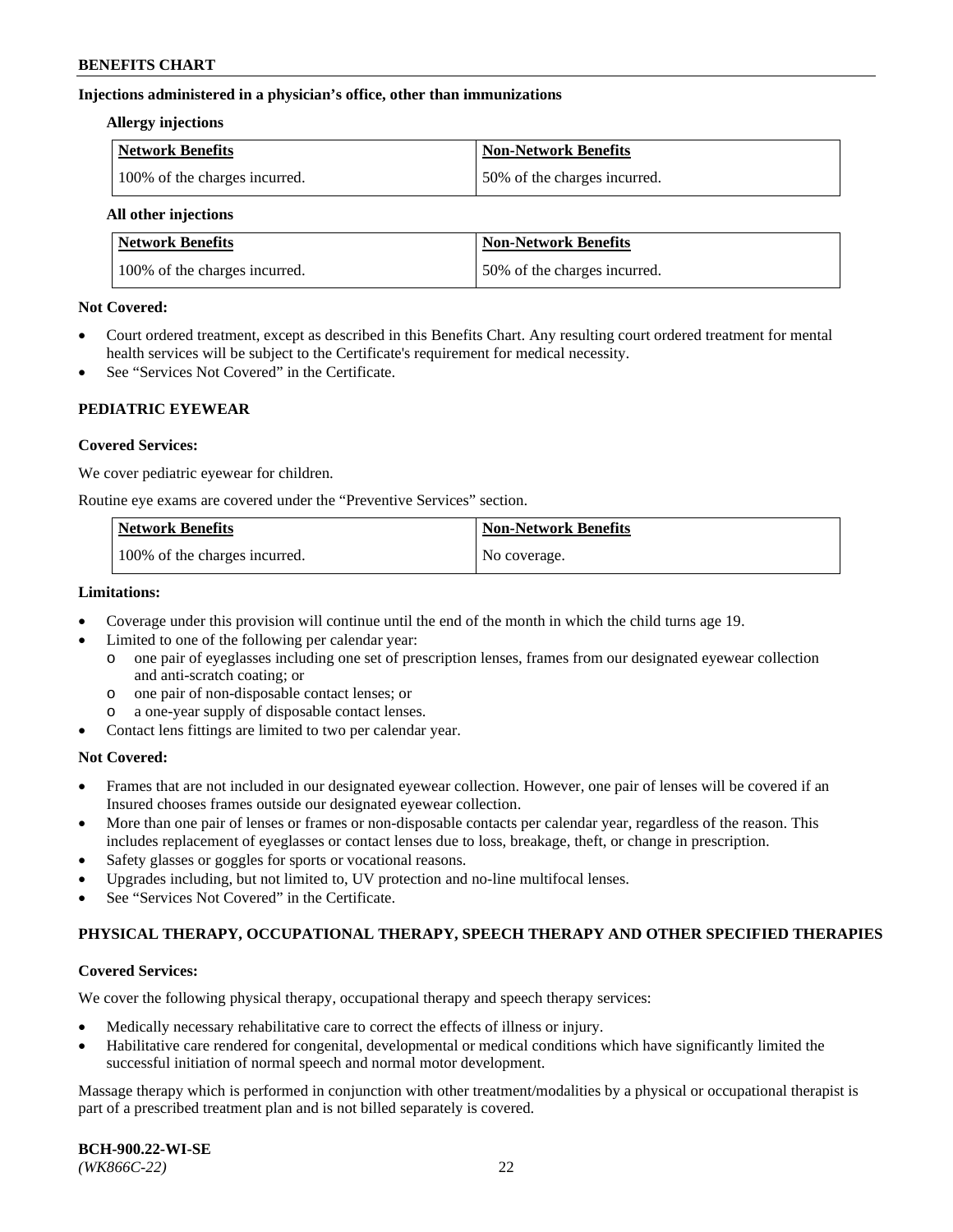We cover services provided in a clinic. To see the benefit level for inpatient hospital or skilled nursing facility services, see benefits under "Inpatient Hospital and Skilled Nursing Facility Services".

# **Rehabilitative care**

| <b>Network Benefits</b>                                                                       | <b>Non-Network Benefits</b>                                                                   |
|-----------------------------------------------------------------------------------------------|-----------------------------------------------------------------------------------------------|
| 100% of the charges incurred.                                                                 | 50% of the charges incurred.                                                                  |
| Physical, Occupational and Speech Therapy are<br>limited to 20 visits each per calendar year. | Physical, Occupational and Speech Therapy are<br>limited to 20 visits each per calendar year. |

#### **In addition to the services provided above, we cover a minimum of:**

- 20 visits per calendar year for pulmonary rehabilitation.
- 36 visits per calendar year for cardiac rehabilitation.
- 30 visits per calendar year for post-cochlear implant aural therapy.
- 20 visits per calendar year for cognitive rehabilitation.

The maximum number of visits is combined for Network Benefits and Non-Network Benefits.

# **Habilitative services**

| <b>Network Benefits</b>                                                                       | <b>Non-Network Benefits</b>                                                                   |
|-----------------------------------------------------------------------------------------------|-----------------------------------------------------------------------------------------------|
| 100% of the charges incurred.                                                                 | 50% of the charges incurred.                                                                  |
| Physical, Occupational and Speech Therapy are<br>limited to 20 visits each per calendar year. | Physical, Occupational and Speech Therapy are<br>limited to 20 visits each per calendar year. |

The maximum number of visits is combined for Network Benefits and Non-Network Benefits.

# **Not Covered:**

- Massage therapy for the purpose of comfort or convenience of the Insured.
- See "Services Not Covered" in the Certificate.

# **PRE-DIABETES DISEASE MANAGEMENT PROGRAM**

# **Covered Services:**

If you meet criteria for coverage, you may qualify for the Pre-Diabetes Disease Management Program through Omada Health. The program covers group health coaching which focuses on weight loss, exercise, behavior modification and health education at select locations determined by the plan.

| <b>Network Benefits</b>                                     | <b>Non-Network Benefits</b> |
|-------------------------------------------------------------|-----------------------------|
| 100% of the charges incurred.<br>Deductible does not apply. | Not applicable.             |

# **Not Covered:**

See "Services Not Covered" in the Certificate.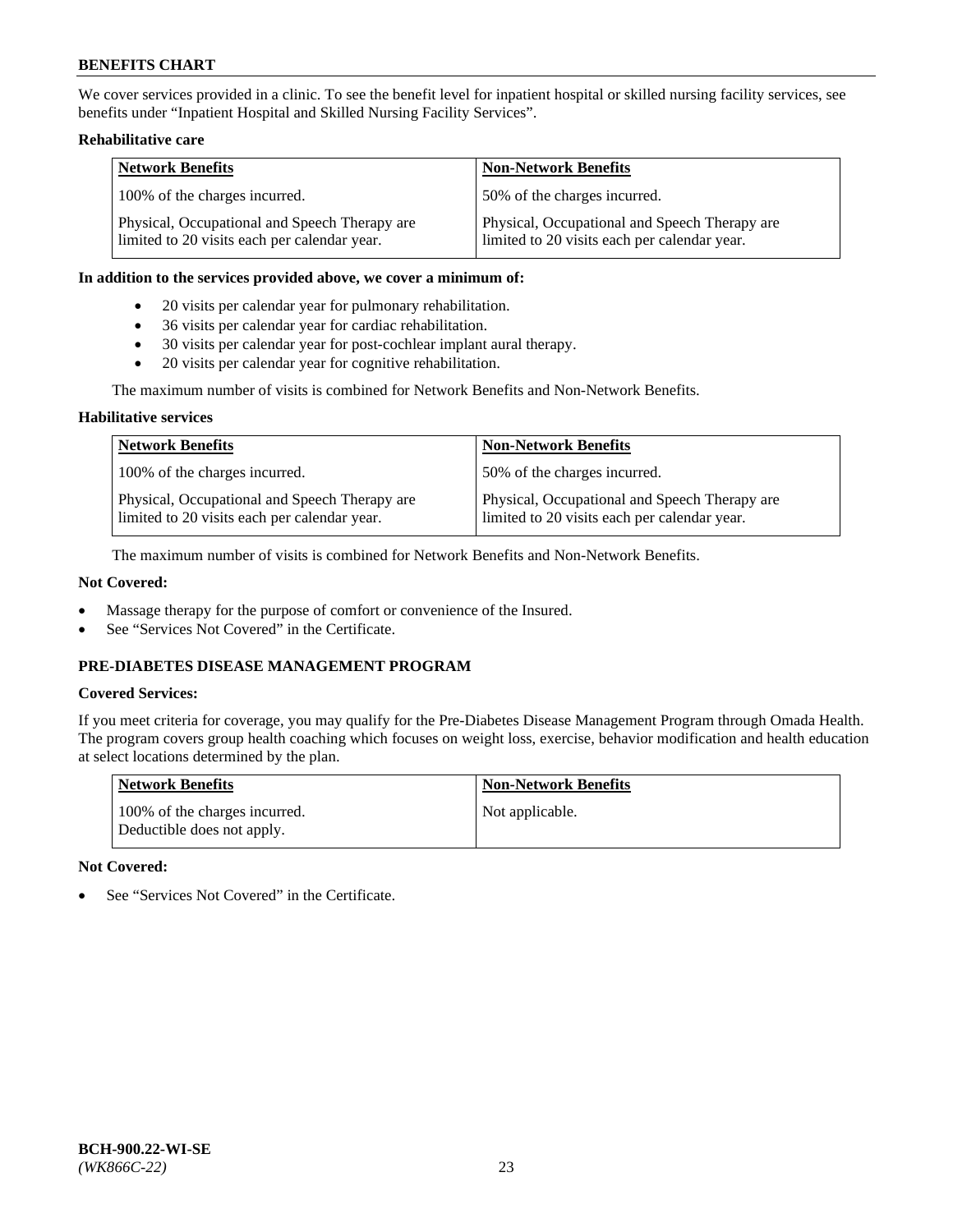# **PRESCRIPTION DRUG SERVICES**

#### **Covered Services:**

We cover prescription drugs and medications that can be self-administered or are administered in a physician's office.

We will refill a prescription for eye drops covered under this Benefits Chart if the Insured requests a refill and the original prescription specified that additional quantities would be needed, providing the refill request does not exceed the quantities needed, and the following conditions are met:

- If the Insured requests a 30-day refill supply, the request must be made between 22 and 30 days of the later of (a) the original date that the prescription was distributed to the Insured or (b) the date that the most recent refill was distributed to the Insured; or
- If the Insured requests a 90-day refill supply, the request must be made between 67 and 90 days of the later of (a) the original date that the prescription was distributed to the Insured or (b) the date that the most recent refill was distributed to the Insured.

#### **For Network Benefits, drugs and medications must be obtained at a Network pharmacy.**

#### **If a copayment is required, you must pay one copayment for each 31-day supply, or portion thereof.**

# **Outpatient drugs (except as specified below)Drugs on the Preventive Drug List**

| <b>Network Benefits</b>                                                                                                                   | <b>Non-Network Benefits</b>  |
|-------------------------------------------------------------------------------------------------------------------------------------------|------------------------------|
| Generic formulary drugs on the Preventive Drug List<br>are covered at 100% of the charges incurred.                                       | 50% of the charges incurred. |
| Brand name formulary drugs on the Preventive Drug<br>List are covered at 100% of the charges incurred,<br>subject to a copayment of \$60. |                              |
| In no event will your cost for a formulary insulin drug<br>exceed \$25.                                                                   |                              |
| Deductible does not apply.                                                                                                                |                              |

# **All other drugs**

| <b>Network Benefits</b>                                                                       | <b>Non-Network Benefits</b>  |
|-----------------------------------------------------------------------------------------------|------------------------------|
| All other formulary drugs are covered at 100% of the<br>charges incurred. Deductible applies. | 50% of the charges incurred. |
| Non-formulary drugs are covered at 80% of the charges<br>incurred. Deductible applies.        |                              |

**Oral chemotherapy drugs** are included on the specialty drug list. However, you pay the applicable outpatient drug benefit. As required by Wisconsin law, you will not pay higher cost sharing (deductible, copayment or coinsurance) for orally administered chemotherapy drugs than you pay for injected or intravenously administered chemotherapy drugs.

#### **Mail order drugs**

| <b>Network Benefits</b>                                                                                                                                                                                                                                 | <b>Non-Network Benefits</b>                                                                                                |
|---------------------------------------------------------------------------------------------------------------------------------------------------------------------------------------------------------------------------------------------------------|----------------------------------------------------------------------------------------------------------------------------|
| For your convenience, you may also get up to a<br>93-day supply of outpatient prescription drugs that<br>can be self-administered through the designated mail<br>order service.<br>Specialty drugs are not available through the mail<br>order service. | Mail order drugs are only available through the<br>designated mail order service.<br>See Network Mail Order Drugs Benefit. |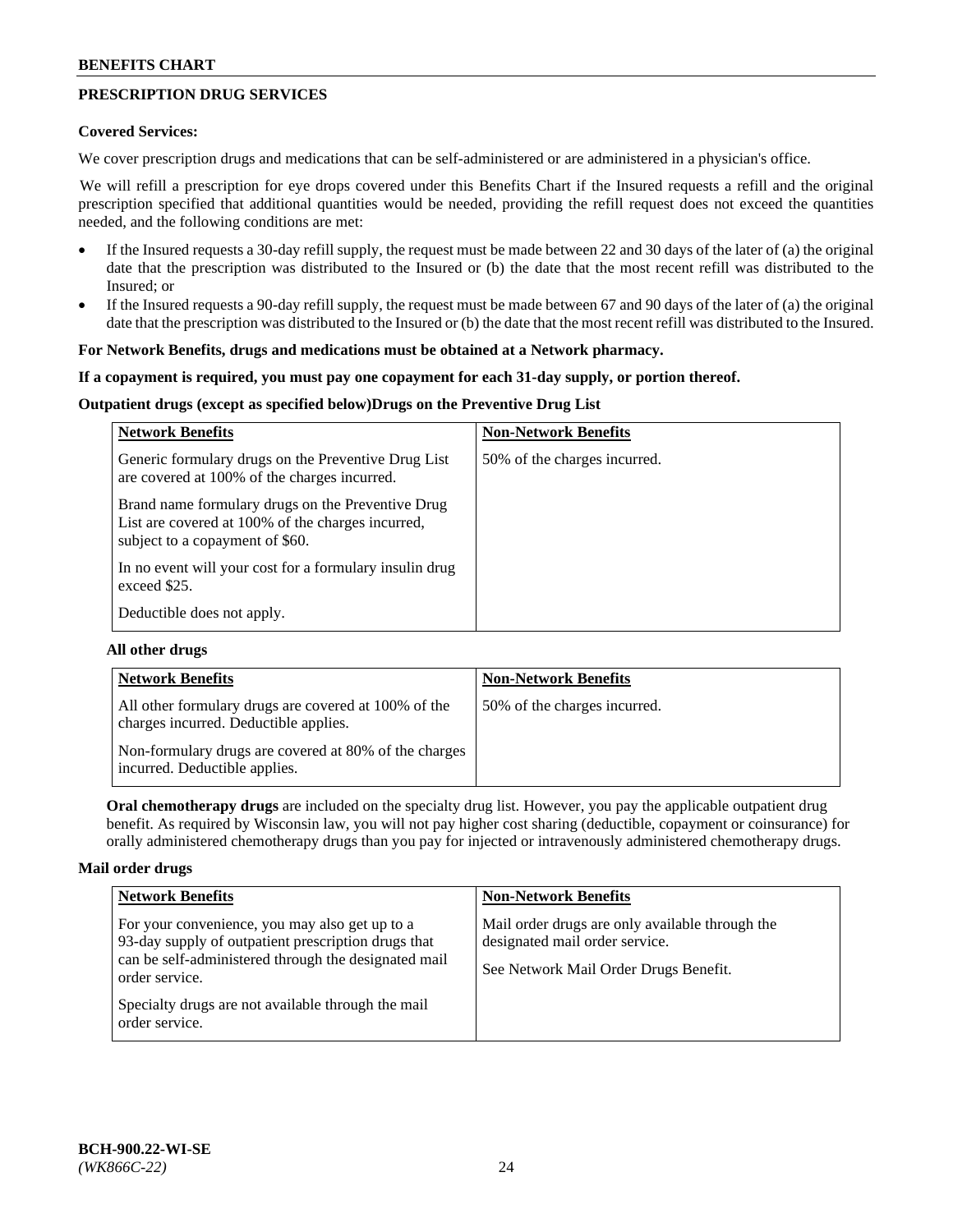# **Specialty drugs that are self-administered**

| <b>Network Benefits</b>                                                                                              | <b>Non-Network Benefits</b> |
|----------------------------------------------------------------------------------------------------------------------|-----------------------------|
| 100% of the charges incurred.                                                                                        | No coverage.                |
| Specialty drugs are limited to drugs on the<br>specialty drug list and must be obtained from a<br>designated vendor. |                             |

**Oral chemotherapy drugs** are included on the specialty drug list. However, you pay the applicable outpatient drug benefit. As required by Wisconsin law, you will not pay higher cost sharing (deductible, copayment or coinsurance) for orally administered chemotherapy drugs than you pay for injected or intravenously administered chemotherapy drugs.

#### **Tobacco cessation drugs. All FDA approved tobacco cessation drugs are covered.**

| Network Benefits                                            | <b>Non-Network Benefits</b>   |
|-------------------------------------------------------------|-------------------------------|
| 100% of the charges incurred.<br>Deductible does not apply. | 150% of the charges incurred. |

# **Contraceptive drugs**

| <b>Network Benefits</b>                                                                                                                                         | <b>Non-Network Benefits</b>  |
|-----------------------------------------------------------------------------------------------------------------------------------------------------------------|------------------------------|
| 100% of the charges incurred for formulary drugs.<br>Deductible does not apply.                                                                                 | 50% of the charges incurred. |
| If a physician requests that a non-formulary<br>contraceptive drug be dispensed as written, the drug<br>will be covered at 100%, not subject to the deductible. |                              |

**ACA preventive medications.** We cover preventive medications currently recommended by USPSTF with an A or B rating if they are prescribed by your medical provider and they are listed on our Commercial ACA Preventive Drug List. Preventive medications are subject to periodic review and modification. Changes would be effective in accordance with the federal rules and reflected in our current medical coverage criteria for preventive care services.

| <b>Network Benefits</b>                                     | <b>Non-Network Benefits</b>  |
|-------------------------------------------------------------|------------------------------|
| 100% of the charges incurred.<br>Deductible does not apply. | 50% of the charges incurred. |

# **Limitations:**

- Certain drugs may require prior authorization as indicated on the formulary. HealthPartners may require prior authorization for the drug and also the site where the drug will be provided. Certain drugs are subject to our utilization review process and quantity limits.
- Certain non-formulary drugs require prior authorization. In addition, certain drugs may be subject to any quantity limits applied as part of our trial program. The trial drug program applies to new prescriptions for certain drugs which have high toxicity, low tolerance, high costs and/or high potential for waste. Trial drugs are indicated on the formulary and/or the specialty drug list. Your first fill of a trial drug may be limited to less than a month supply. If the drug is well tolerated and effective, you will receive the remainder of your first month supply.
- If an Insured requests a brand name drug when there is a generic equivalent, the brand name drug will be covered up to the charge that would apply to the generic drug, minus any required copayment. If a physician request that a brand name drug be dispensed as written, the drug will be paid at the non-formulary benefit.
- We may require insureds to try over-the-counter (OTC) drug alternatives before approving more costly formulary prescription drugs.
- Unless otherwise specified in the "Prescription Drug Services" section, you may receive up to a 31-day supply per prescription.
- A 93-day supply will be covered and dispensed only at pharmacies that participate in our extended day supply program.
- New prescriptions to treat certain chronic conditions are limited to a 31-day supply.
- No more than a 31-day supply of specialty drugs will be covered and dispensed at a time, unless it is a manufacturer supplied drug that cannot be split that supplies the insured with more than a 31-day supply.

**BCH-900.22-WI-SE**  *(WK866C-22)* 25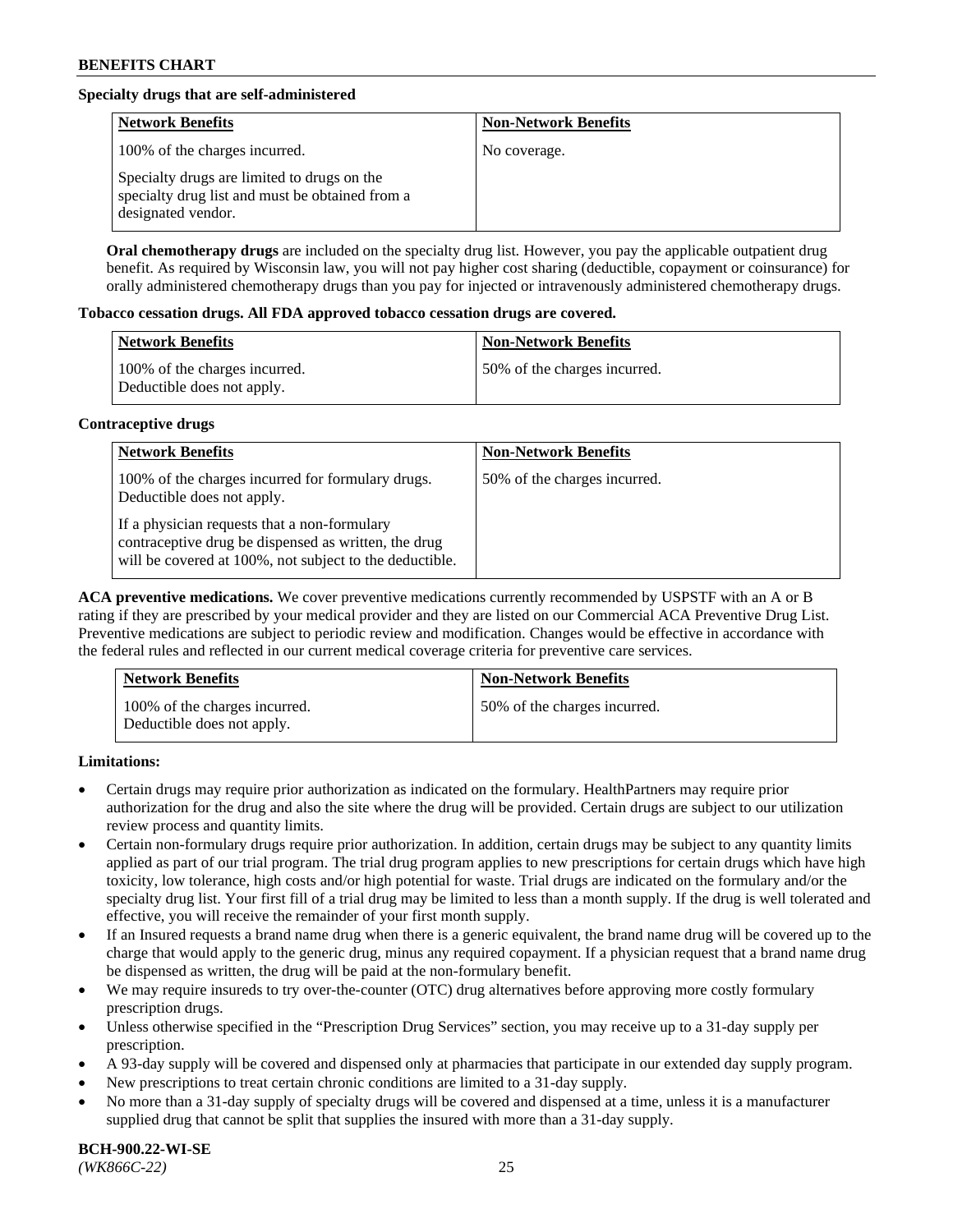**Not Covered:**Replacement of prescription drugs, medications, equipment and supplies due to loss, damage or theft.

- Nonprescription (over-the-counter) drugs or medications, including, but not limited to, vitamins, supplements, homeopathic remedies, and non-FDA approved drugs, unless listed on the formulary and prescribed by a physician or legally authorized health care provider under applicable state and federal law. This exclusion does not include over-thecounter contraceptives for women as allowed under the Affordable Care Act when the Insured obtains a prescription for the item. In addition, if the Insured obtains a prescription, this exclusion does not include aspirin to prevent cardiovascular disease for men and women of certain ages; folic acid supplements for women who may become pregnant; fluoride chemoprevention supplements for children without fluoride in their water source; and iron supplements for children ages 6-12 months who are at risk for anemia.
- All drugs for the treatment of sexual dysfunction.
- All drugs for the treatment of growth deficiency.
- Fertility drugs.
- Medical cannabis.
- Drugs on the Excluded Drug List. The Excluded Drug List includes select drugs within a therapy class that are not eligible for coverage. This includes drugs that may be excluded for certain indications. The Excluded Drug List is available at [healthpartners.com.](http://www.healthpartners.com/)
- Drugs that are newly approved by the FDA until they are reviewed and approved by HealthPartners Pharmacy and Therapeutics Committee.
- Medical devices approved by the FDA will not be covered under the "Prescription Drug Services" section unless they are on our formulary. Covered medical devices are generally submitted and reimbursed under your medical benefits.
- See "Services Not Covered" in the Certificate.

# **PREVENTIVE SERVICES**

#### **Applicable Definitions:**

**Routine Preventive Services** are routine health care services that include screenings, check-ups and counseling to prevent illness, disease or other health problems before symptoms occur.

**Diagnostic Services** are services to help a provider understand your symptoms, diagnose illness and decide what treatment may be needed. They may be the same services that are listed as preventive services, but they are being used as diagnostic services. Your provider will determine if these services are preventive or diagnostic. These services are not preventive if received as part of a visit to diagnose, manage or maintain an acute or chronic medical condition, illness or injury. When that occurs, unless otherwise indicated below, standard deductibles, copayments or coinsurance apply.

# **Covered Services:**

We cover preventive services that meet any of the requirements under the Affordable Care Act (ACA) shown in the bulleted items below. These preventive services are covered at 100% under the Network Benefits with no deductible, copayments or coinsurance. (If a preventive service is not required by the ACA and it is covered at a lower benefit level, it will be specified below.) Preventive benefits mandated under the ACA are subject to periodic review and modification. Changes would be effective in accordance with the federal rules. Preventive services mandated by the ACA include:

- Evidence-based items or services that have in effect a rating of A or B in the current recommendations of the United States Preventive Services Task Force with respect to the individual;
- Immunizations for routine use in children, adolescents, and adults that have in effect a recommendation from the Advisory Committee on Immunization Practices of the Centers for Disease Control and Prevention with respect to the individual;
- With respect to infants, children, and adolescents, evidence-informed preventive care and screenings provided for in comprehensive guidelines supported by the Health Resources and Services Administration; and
- With respect to women, preventive care and screenings provided for in comprehensive guidelines supported by the Health Resources and Services Administration.

Covered services are based on established medical policies, which are subject to periodic review and modification by the medical or dental directors. These medical policies (medical coverage criteria) are available by calling Member Services, or logging on to your "*my*HealthPartners" account at [healthpartners.com.](https://www.healthpartners.com/hp/index.html)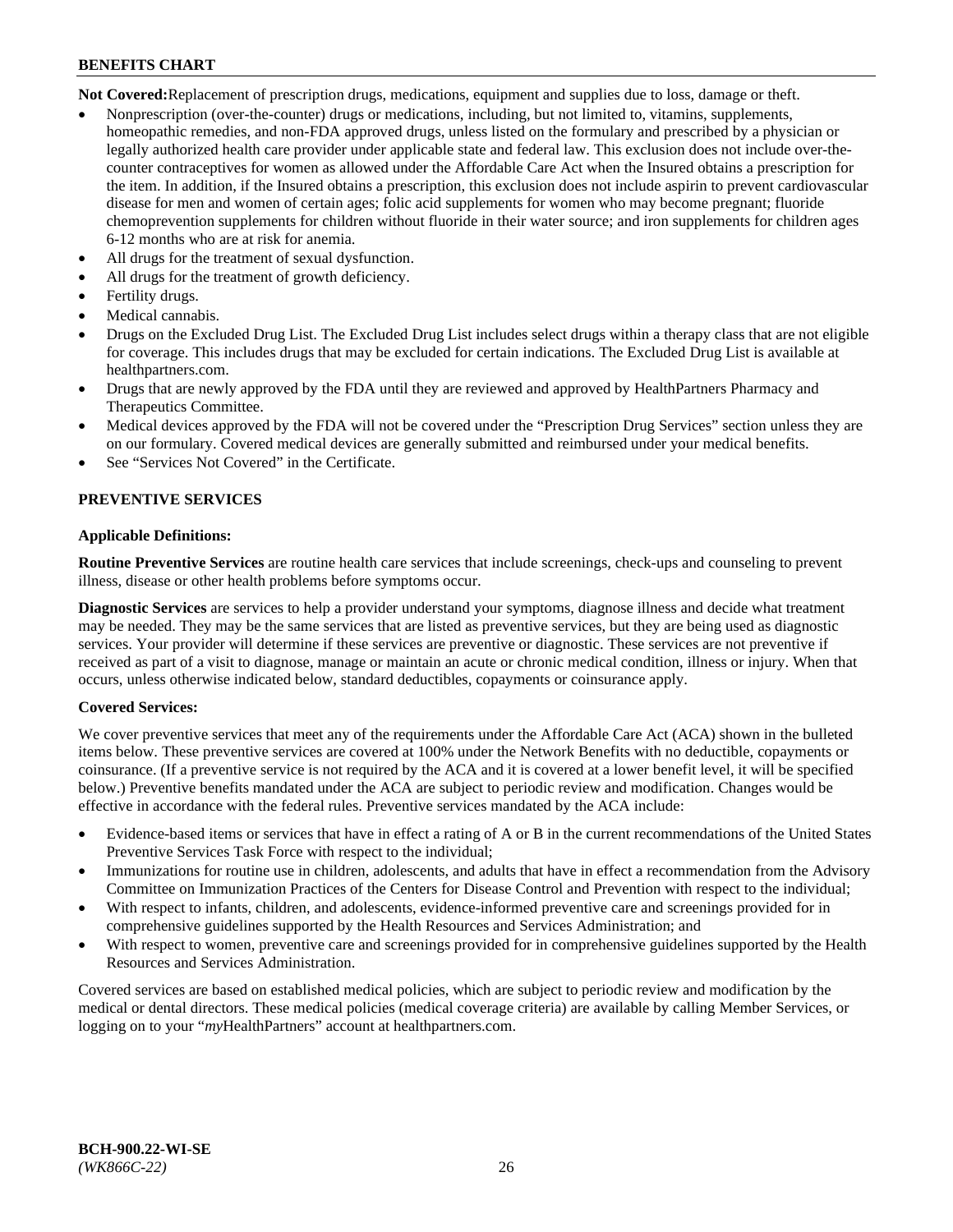# **ACA and state mandated preventive services are covered as follows:**

**Routine health exams and periodic health assessments.** A physician or health care provider will counsel you as to how often health assessments are needed based on age, sex and health status. This includes screening and counseling for tobacco cessation and all FDA approved tobacco cessation medications including over-the-counter drugs (as shown in the Prescription Drug Services section).

| <b>Network Benefits</b>                                     | <b>Non-Network Benefits</b>   |
|-------------------------------------------------------------|-------------------------------|
| 100% of the charges incurred.<br>Deductible does not apply. | 150% of the charges incurred. |

**Child health supervision services.** This includes pediatric preventive services such as newborn screenings, appropriate immunizations, developmental assessments and laboratory services appropriate to the age of the child from birth to 72 months and appropriate immunizations to age 18.

| <b>Network Benefits</b>                                     | <b>Non-Network Benefits</b>  |
|-------------------------------------------------------------|------------------------------|
| 100% of the charges incurred.<br>Deductible does not apply. | 50% of the charges incurred. |

#### **Routine prenatal care and exams**

| <b>Network Benefits</b>                                     | <b>Non-Network Benefits</b>  |
|-------------------------------------------------------------|------------------------------|
| 100% of the charges incurred.<br>Deductible does not apply. | 50% of the charges incurred. |

**Routine postnatal care.** This includes health exams, assessments, education and counseling relating to the period immediately after childbirth.

| <b>Network Benefits</b>                                     | <b>Non-Network Benefits</b>  |
|-------------------------------------------------------------|------------------------------|
| 100% of the charges incurred.<br>Deductible does not apply. | 50% of the charges incurred. |

**Routine screening procedures for cancer.** This includes colorectal screening and other cancer screenings recommended by the USPSTF with an A or B rating. Women's preventive health services below describe additional routine screening procedures for cancer.

| <b>Network Benefits</b>                                     | <b>Non-Network Benefits</b>   |
|-------------------------------------------------------------|-------------------------------|
| 100% of the charges incurred.<br>Deductible does not apply. | 150% of the charges incurred. |

**Professional voluntary family planning services.** This includes services to prevent or delay a pregnancy, including counseling and education. Services must be provided by a licensed provider.

| <b>Network Benefits</b>                                     | <b>Non-Network Benefits</b>  |
|-------------------------------------------------------------|------------------------------|
| 100% of the charges incurred.<br>Deductible does not apply. | 50% of the charges incurred. |

# **Adult immunizations**

| Network Benefits                                            | <b>Non-Network Benefits</b>  |
|-------------------------------------------------------------|------------------------------|
| 100% of the charges incurred.<br>Deductible does not apply. | 50% of the charges incurred. |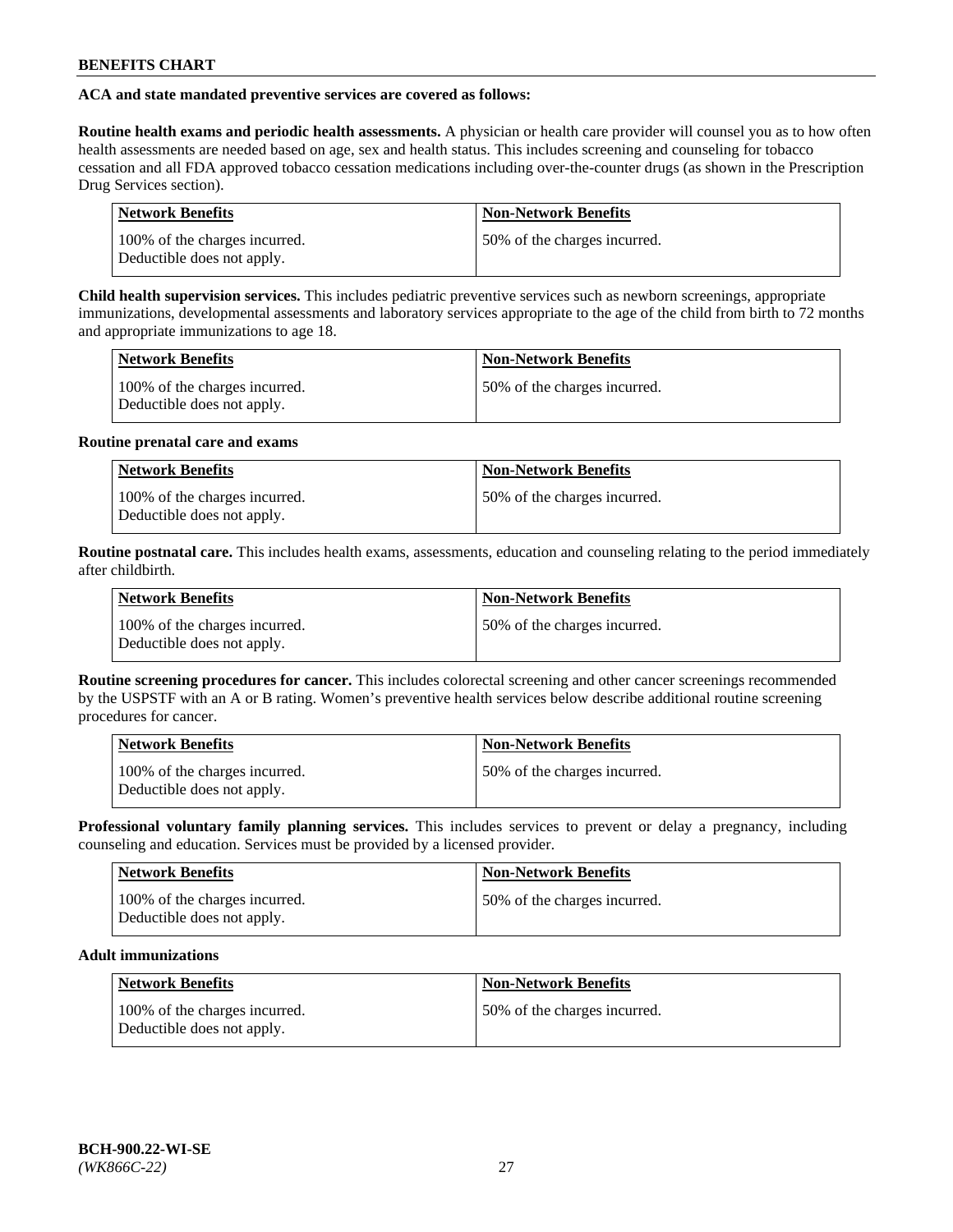**Women's preventive health services.** This includes mammograms, screenings for cervical cancer (pap smears), breast pumps, human papillomavirus (HPV) testing, counseling for sexually transmitted infections, counseling and screening for human immunodeficiency virus (HIV), and all FDA approved contraceptive methods as prescribed by a doctor, sterilization procedures, education and counseling (see the Prescription Drug Services section for coverage of oral contraceptive drugs). We also provide genetic screening for BRCA if someone in your family has the gene or you have a diagnosis of cancer.

The U.S. Preventive Services Task Force (USPSTF) recommends screening mammography, with or without clinical breast examination (CBE), every 1-2 years for women aged 40 and older. For women age 50 and older, we cover an annual mammogram.

| <b>Network Benefits</b>                                     | <b>Non-Network Benefits</b>  |
|-------------------------------------------------------------|------------------------------|
| 100% of the charges incurred.<br>Deductible does not apply. | 50% of the charges incurred. |

**Obesity screening and management.** We cover obesity screening and counseling for all ages during a routine preventive care exam. If you are age 18 or older and have a body mass index of 30 or more, we also cover intensive obesity management to help you lose weight. Your primary care doctor can coordinate these services.

| Network Benefits                                            | <b>Non-Network Benefits</b>  |
|-------------------------------------------------------------|------------------------------|
| 100% of the charges incurred.<br>Deductible does not apply. | 50% of the charges incurred. |

**In addition to any ACA or state mandated preventive services referenced above, we cover the following eligible services:**

#### **Routine eye and hearing exams**

| <b>Network Benefits</b>                                     | <b>Non-Network Benefits</b>  |
|-------------------------------------------------------------|------------------------------|
| 100% of the charges incurred.<br>Deductible does not apply. | 50% of the charges incurred. |

**Ovarian cancer surveillance test for women who are at risk.** "At risk for ovarian cancer" means (1) having a family history that includes any of the following: one or more first-degree or second-degree relatives with ovarian cancer, clusters of female relatives with breast cancer or nonpolyposis colorectal cancer; or (2) testing positive for BRCA1 or BRCA2 mutations. "Surveillance test for ovarian cancer" means annual screening using CA-125 serum tumor marker testing, transvaginal ultrasound, pelvic examination or other proven ovarian screening tests currently being evaluated by the federal Food and Drug Administration or by the National Cancer Institute.

| <b>Network Benefits</b>                               | <b>Non-Network Benefits</b>                           |
|-------------------------------------------------------|-------------------------------------------------------|
| Coverage level is same as corresponding Network       | Coverage level is same as corresponding Non-Network   |
| Benefits, depending on type of service provided, such | Benefits, depending on type of service provided, such |
| as Diagnostic Imaging Services, Laboratory Services   | as Diagnostic Imaging Services, Laboratory Services   |
| or Office Visits for Illness or Injury, or Preventive | or Office Visits for Illness or Injury, or Preventive |
| Services.                                             | Services.                                             |

**Peak flow meters for Insureds diagnosed with asthma.** Must be prescribed by a licensed provider.

| <b>Network Benefits</b>                                     | <b>Non-Network Benefits</b>  |
|-------------------------------------------------------------|------------------------------|
| 100% of the charges incurred.<br>Deductible does not apply. | 50% of the charges incurred. |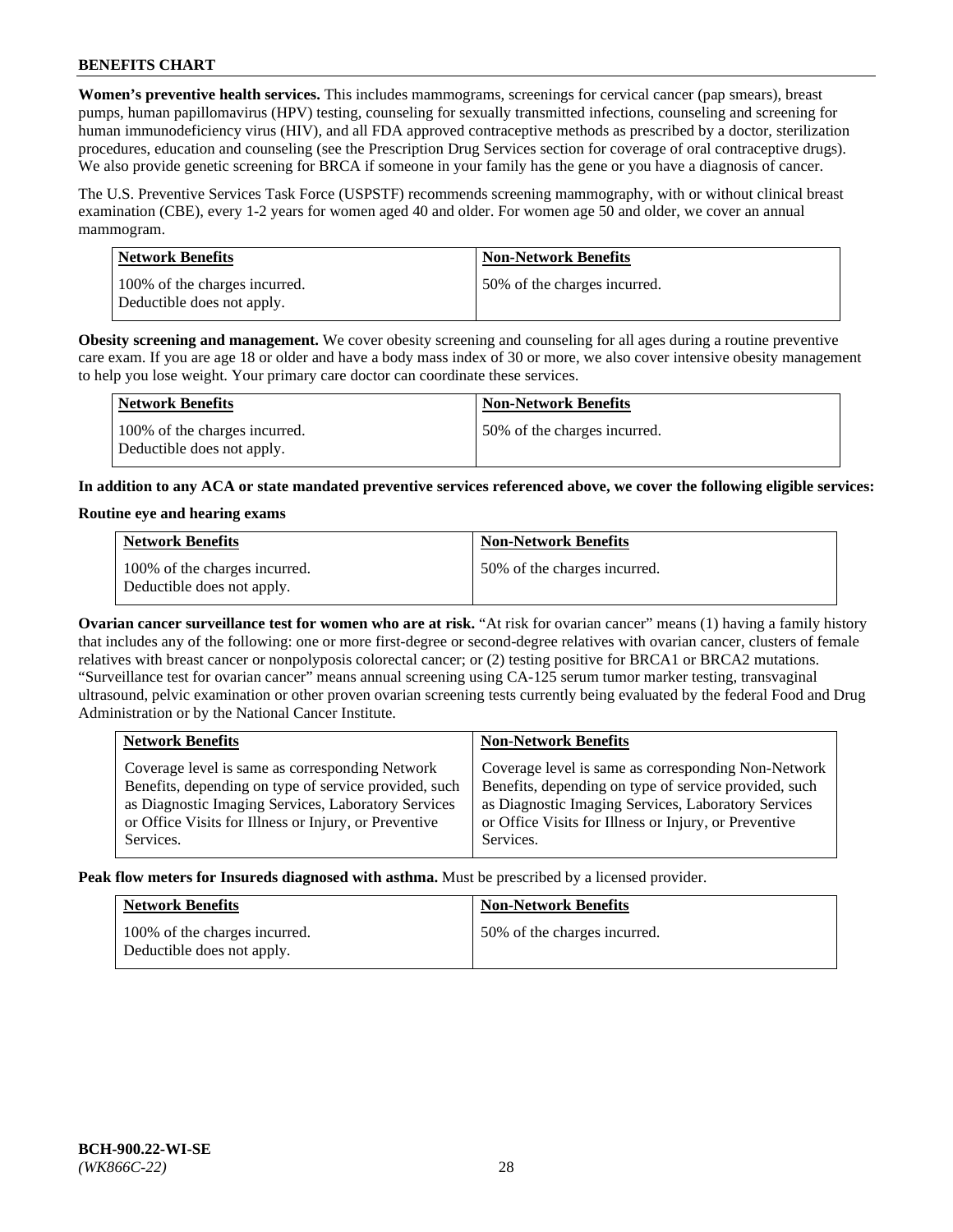**Glucose meters prescribed by a licensed provider** (other than continuous glucose monitoring systems which are covered under the "Diabetic Equipment and Supplies" section in this Benefits Chart)

| <b>Network Benefits</b>                                                                        | <b>Non-Network Benefits</b>  |
|------------------------------------------------------------------------------------------------|------------------------------|
| 100% of the charges incurred.<br>Deductible does not apply.                                    | 50% of the charges incurred. |
| Glucose meters are limited to meters on the formulary<br>and must be obtained from a pharmacy. |                              |

#### **Retinopathy screening for Insureds diagnosed with diabetes**

| <b>Network Benefits</b>                                     | <b>Non-Network Benefits</b>  |
|-------------------------------------------------------------|------------------------------|
| 100% of the charges incurred.<br>Deductible does not apply. | 50% of the charges incurred. |

#### **Hemoglobin A1C testing for Insureds diagnosed with diabetes**

| <b>Network Benefits</b>                                     | <b>Non-Network Benefits</b>  |
|-------------------------------------------------------------|------------------------------|
| 100% of the charges incurred.<br>Deductible does not apply. | 50% of the charges incurred. |

#### **International normalized ratio (INR) testing for Insureds diagnosed with liver disease and/or bleeding disorders**

| <b>Network Benefits</b>                                     | <b>Non-Network Benefits</b>  |
|-------------------------------------------------------------|------------------------------|
| 100% of the charges incurred.<br>Deductible does not apply. | 50% of the charges incurred. |

#### **Low-density lipoprotein (LDL) testing for Insureds diagnosed with heart disease**

| <b>Network Benefits</b>                                     | <b>Non-Network Benefits</b>  |
|-------------------------------------------------------------|------------------------------|
| 100% of the charges incurred.<br>Deductible does not apply. | 50% of the charges incurred. |

**Limitations:**Services are not preventive if received as part of a visit to diagnose, manage or maintain an acute or chronic medical condition, illness or injury. When that occurs, unless otherwise indicated above, standard deductibles, copayments or coinsurance apply.

#### **Not Covered:**

See "Services Not Covered" in the Certificate.

# **TELEHEALTH/TELEMEDICINE SERVICES**

#### **Definitions:**

**Telehealth, Telemedicine, or Virtual Care.** This is a means of communication between a health care professional and a patient. This includes the use of secure electronic information, imaging, and communication technologies, including:

- interactive audio or audio-video
- interactive audio with store-and-forward technology
- chat-based and email-based systems
- physician-to-physician consultation
- patient education
- data transmission
- data interpretation
- digital diagnostics (algorithm-enabled diagnostic support)
- digital therapeutics (the use of personal health devices and sensors, either alone or in combination with conventional drug therapies, for disease prevention and management)

**BCH-900.22-WI-SE**  *(WK866C-22)* 29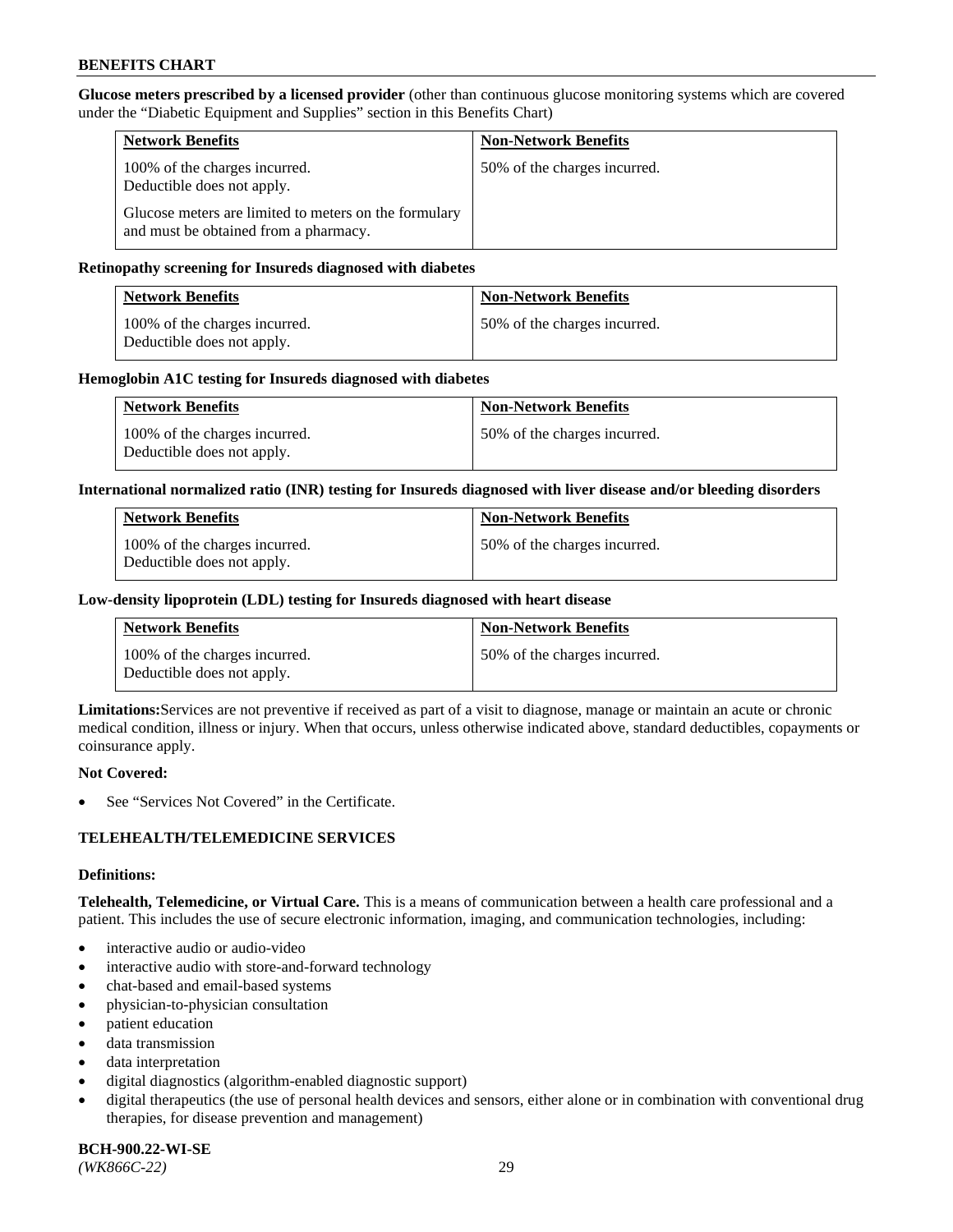Services can be delivered:

Synchronously: the patient and health care professional are engaging with one another at the same time; or Asynchronously: the patient and health care professional engage with each other at different points in time.

**Telephone Visits.** Live, synchronous, interactive encounters over the telephone between a patient and a healthcare provider.

**E-visit or chat-based visits.** Asynchronous online or mobile app encounters to discuss a patient's personal health information, vital signs, and other physiologic data or diagnostic images. The healthcare provider reviews and delivers a consultation, diagnosis, prescription or treatment plan after reviewing the patient's visit information.

**Virtuwell®.** This is an online service for you to receive a diagnosis and treatment for certain conditions, such as a cold, flu, ear pain and sinus infections. You may access the Virtuwell website at [virtuwell.com.](https://www.virtuwell.com/)

**Video Visits.** Live, synchronous, interactive encounters using secure web-based video between a patient and a healthcare provider.

#### **Covered Services:**

The Plan covers the following methods of receiving care for services that would be eligible under the Plan if the service were provided in person.

#### **Scheduled telephone visits**

| <b>Network Benefits</b>       | <b>Non-Network Benefits</b>  |
|-------------------------------|------------------------------|
| 100% of the charges incurred. | 50% of the charges incurred. |

#### **E-visits**

# **Access to online care through Virtuwell at [virtuwell.com](https://www.virtuwell.com/)**

| Network Benefits              | <b>Non-Network Benefits</b> |
|-------------------------------|-----------------------------|
| 100% of the charges incurred. | Not applicable.             |

#### **All other E-visits**

| <b>Network Benefits</b>       | <b>Non-Network Benefits</b>  |
|-------------------------------|------------------------------|
| 100% of the charges incurred. | 50% of the charges incurred. |

#### **Video visits**

| <b>Network Benefits</b>                                      | <b>Non-Network Benefits</b>                            |
|--------------------------------------------------------------|--------------------------------------------------------|
| Coverage level is same as corresponding Network              | Coverage level is same as corresponding Non-           |
| Benefits, depending on type of service provided, such as     | Network Benefits, depending on type of service         |
| Office Visits for Illness or Injury, Inpatient or Outpatient | provided, such as Office Visits for Illness or Injury, |
| <b>Hospital Services.</b>                                    | Inpatient or Outpatient Hospital Services.             |

#### **Not Covered:**

See "Services Not Covered" in the Certificate.

# **TRANSPLANT SERVICES**

# **Applicable Definitions:**

**Autologous.** This is when the source of cells is from the individual's own marrow or stem cells.

**Allogeneic.** This is when the source of cells is from a related or unrelated donor's marrow or stem cells.

**Allogeneic Bone Marrow Transplant.** This is when the bone marrow is harvested from the related or unrelated donor and stored. The patient undergoes treatment which includes tumor ablation with high-dose chemotherapy and/or radiation. The bone marrow is reinfused (transplanted).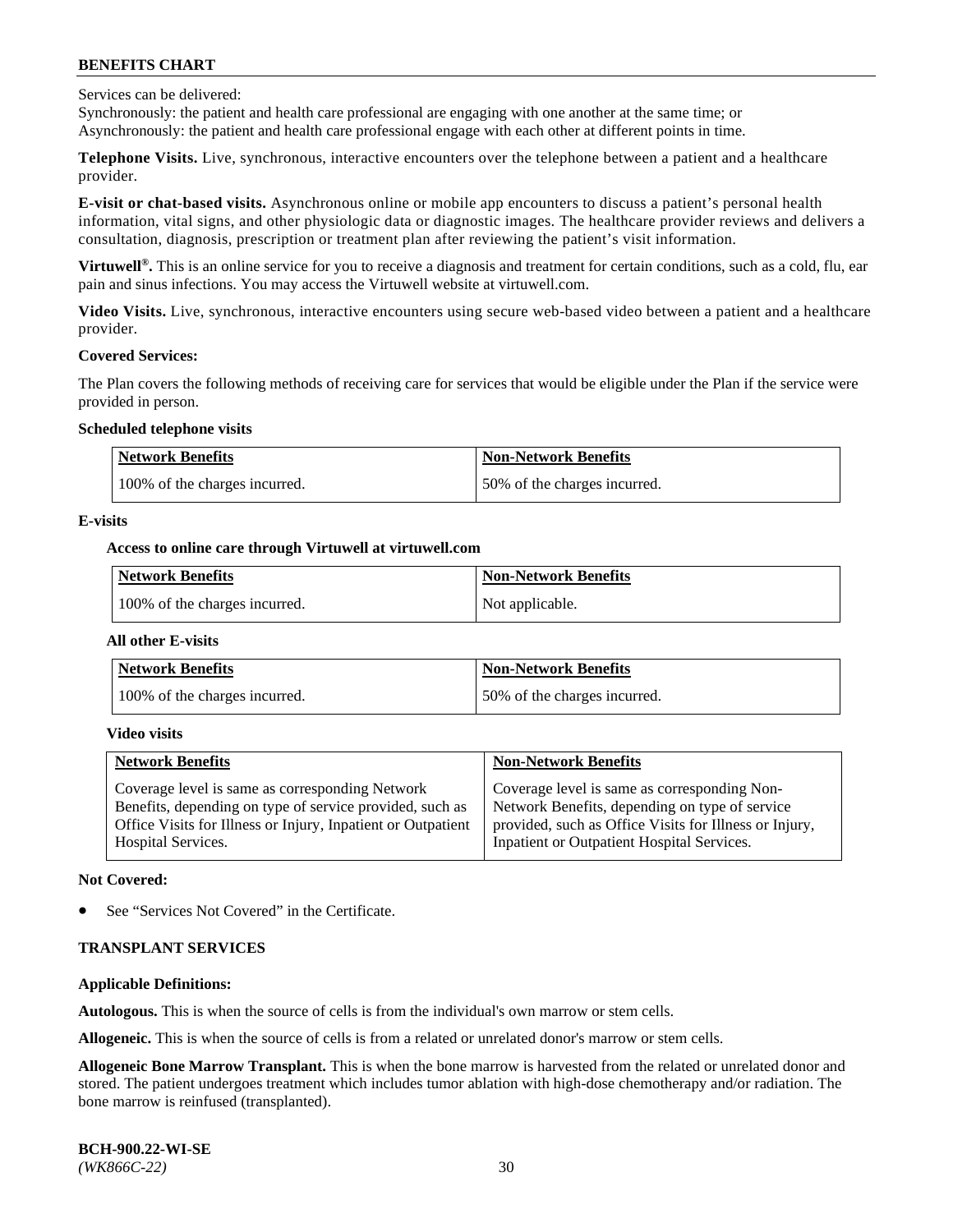**Autologous Bone Marrow Transplant.** This is when the bone marrow is harvested from the individual and stored. The patient undergoes treatment which includes tumor ablation with high-dose chemotherapy and/or radiation. The bone marrow is reinfused (transplanted).

**Autologous/Allogeneic Stem Cell Support.** This is a treatment process that includes stem cell harvest from either bone marrow or peripheral blood, tumor ablation with high-dose chemotherapy and/or radiation, stem cell reinfusion, and related care. Autologous/allogeneic bone marrow transplantation and high dose chemotherapy with peripheral stem cell rescue/support are considered to be autologous/allogeneic stem cell support.

**Designated Transplant Center.** This is any health care provider, group or association of health care providers designated by us to provide services, supplies or drugs for specified transplants for our Insureds.

**Transplant Services.** This is transplantation (including retransplants) of the human organs or tissue listed below, including all related post-surgical treatment, follow-up care and drugs and multiple transplants for a related cause. Transplant services do not include other organ or tissue transplants or surgical implantation of mechanical devices functioning as a human organ, except surgical implantation of an FDA approved Ventricular Assist Device (VAD) or total artificial heart, functioning as a temporary bridge to heart transplantation.

Prior authorization is required prior to consultation to support coordination of care and benefits.

#### **Covered Services:**

We cover eligible transplant services (as defined above) while you are covered under the Certificate. Transplants that will be considered for coverage are limited to the following:

- Kidney transplants for end-stage disease.
- Cornea transplants for end-stage disease.
- Heart transplants for end-stage disease.
- Lung transplants or heart/lung transplants for: (1) primary pulmonary hypertension; (2) Eisenmenger's syndrome; (3) endstage pulmonary fibrosis; (4) alpha 1 antitrypsin disease; (5) cystic fibrosis; and (6) emphysema.
- Liver transplants for: (1) biliary atresia in children; (2) primary biliary cirrhosis; (3) post-acute viral infection (including hepatitis A, hepatitis B antigen e negative and hepatitis C) causing acute atrophy or post-necrotic cirrhosis; (4) primary sclerosing cholangitis; (5) alcoholic cirrhosis; and (6) hepatocellular carcinoma.
- Allogeneic bone marrow transplants or peripheral stem cell support associated with high dose chemotherapy for: (1) acute myelogenous leukemia; (2) acute lymphocytic leukemia; (3) chronic myelogenous leukemia; (4) severe combined immunodeficiency disease; (5) Wiskott-Aldrich syndrome; (6) aplastic anemia; (7) sickle cell anemia; (8) non-relapsed or relapsed non-Hodgkin's lymphoma; (9) multiple myeloma; and (10) testicular cancer.
- Autologous bone marrow transplants or peripheral stem cell support associated with high-dose chemotherapy for: (1) acute leukemias; (2) non-Hodgkin's lymphoma; (3) Hodgkin's disease; (4) Burkitt's lymphoma; (5) neuroblastoma; (6) multiple myeloma; (7) chronic myelogenous leukemia; and (8) non-relapsed non-Hodgkin's lymphoma.
- Pancreas transplants for simultaneous pancreas-kidney transplants for diabetes, pancreas after kidney, living related segmental simultaneous pancreas kidney transplantation and pancreas transplant alone.

To receive Network Benefits, charges for transplant services must be incurred at a Designated Transplant Center.

The transplant-related treatment provided, including expenses incurred for directly related donor services, shall be subject to and in accordance with the provisions, limitations, maximums and other terms of the Certificate.

Medical and hospital expenses of the donor are covered only when the recipient is an Insured and the transplant and directly related donor expenses have been prior authorized for coverage. Treatment of medical complications that may occur to the donor are not covered. Donors are not considered Insureds, and are therefore not eligible for the rights afforded to Insureds under the Certificate.

The list of eligible transplant services and coverage determinations are based on established medical policies, which are subject to periodic review and modification by the medical director.

| Network Benefits                                 | <b>Non-Network Benefits</b>                          |
|--------------------------------------------------|------------------------------------------------------|
| See Network Inpatient Hospital Services Benefit. | See Non-Network Inpatient Hospital Services Benefit. |